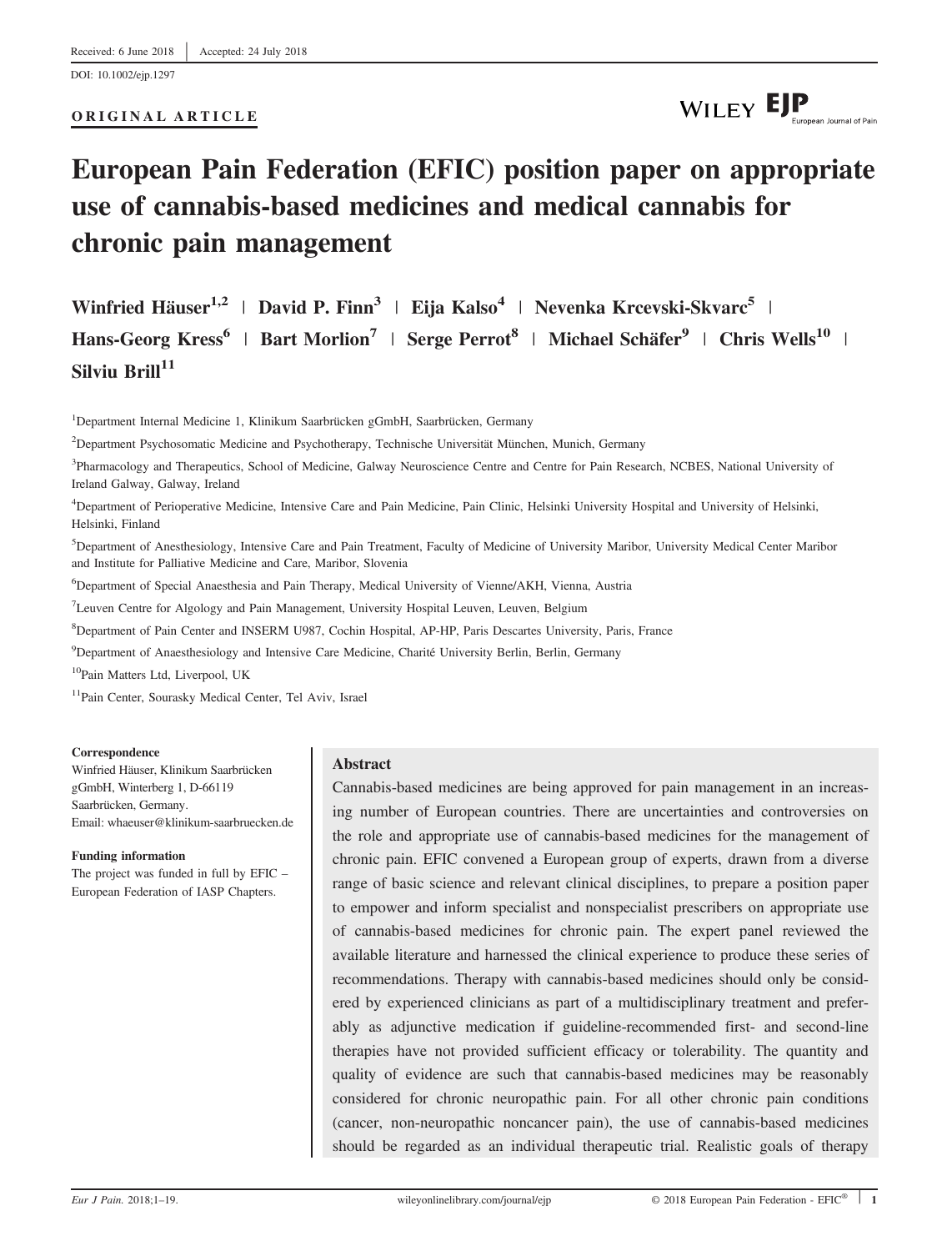have to be defined. All patients must be kept under close clinical surveillance. As with any other medical therapy, if the treatment fails to reach the predefined goals and/or the patient is additionally burdened by an unacceptable level of adverse effects and/or there are signs of abuse and misuse of the drug by the patient, therapy with cannabis‐based medicines should be terminated.

Significance: This position paper provides expert recommendations for nonspecialist and specialist healthcare professionals in Europe, on the importance and the appropriate use of cannabis‐based medicines as part of a multidisciplinary approach to pain management, in properly selected and supervised patients.

## 1 | BACKGROUND

Public interest in the use of cannabis products for medical purposes in Europe has been accelerated by advocacy and by the legalization of marijuana for recreational and medical use by lay organizations and political parties (Health Products Regulatory Authority, 2017). Some European governments have sanctioned and legalized herbal cannabis for medicinal use for a wide range of potential indications, including chronic pain management, and in so doing have abandoned the due diligence process required to ensure efficacy and safety (Häuser, Petzke, & Fitzcharles, 2018). A recent survey conducted by the European Pain Federation EFIC found striking differences between European countries in (a) the availability of plant-derived and synthetic cannabinoids, (b) the use of medical cannabis for pain management and for symptom control in palliative care and (c) the covering of costs by health insurance companies or state social security systems (Krcevski‐Skvarc, Wells, & Häuser, 2018). Systematic reviews have come to partially divergent conclusions on the efficacy and safety of cannabis‐based medicines for chronic pain. Some national guidelines and expert groups have given different recommendations on the role of cannabis‐based medicines for some pain syndromes such as neuropathic pain and fibromyalgia (Häuser et al., 2018).

Therefore, the pain community has the responsibility to examine the currently available evidence so as to competently advise and inform other jurisdictions, healthcare workers, patients and their relatives about the role and the responsible use of cannabis‐based medicines for chronic pain management. Our recommendations are intended for primary care physicians who are confronted with the desire of patients for a prescription of cannabis‐based medicines, and for specialist prescribers.

## 2 | METHODS

This position paper was produced by a task force (TF) of the European Pain Federation (EFIC) in order to provide a fair, balanced and evidence-based summary of the role of cannabis‐based medicines for use in pain management. The recommendations summarize the relevant data where such exist. Where data are lacking, the recommendations presented reflect the clinical experience of the TF.

The development of the position paper followed recent recommendations of a clinical consensus statement development manual (Rosenfeld, Nnacheta, & Corrigan, 2015) and followed an nine‐step process:

- 1. The board of directors of European Pain Federation EFIC decided in November 2016 to constitute a task force (TF) to develop a position paper on appropriate use of cannabis-based medicines for chronic pain management.
- 2. The board of directors of EFIC identified two chairs and members of a TF based on their clinical and scientific experience with the topic in Spring and Summer 2017.
- 3. A face-to-face meeting of the TF took place at the EFIC congress at 8 September 2017 in Copenhagen. The key questions, goals and remit of the TF were identified during the meeting.
- 4. The chairs of the TF performed a selective search of literature in the databases MEDLINE and CENTRAL from 2005 to October 2017. The search strategy for MELINE was as follows: : ('guideline'[All Fields] AND 'systematic review'[All Fields]) AND 'chronic pain')[All Fields] AND 'cannabis'[All Fields] OR 'marijuana'[All Fields] OR 'hashish'[All Fields] OR 'cannabinoids'[All Fields] OR 'dronabinol'[All Fields] OR 'marinol''[All Fields] OR 'nabilone'[All Fields] OR 'cesamet'[All Fields] OR 'tetrahydrocannabinol'[All Fields] OR 'cannabidiol'[All Fields] OR ('nabiximols'[Supplementary Concept] OR 'nabiximols'[All Fields] OR 'sativex'[All Fields]) AND 'OR'[All Fields] AND ('nabiximols'[Supplementary Concept] OR 'nabiximols'[All Fields]) In addition, systematic reviews and guidelines, which were not found by the search but were provided by members of the TF, were considered.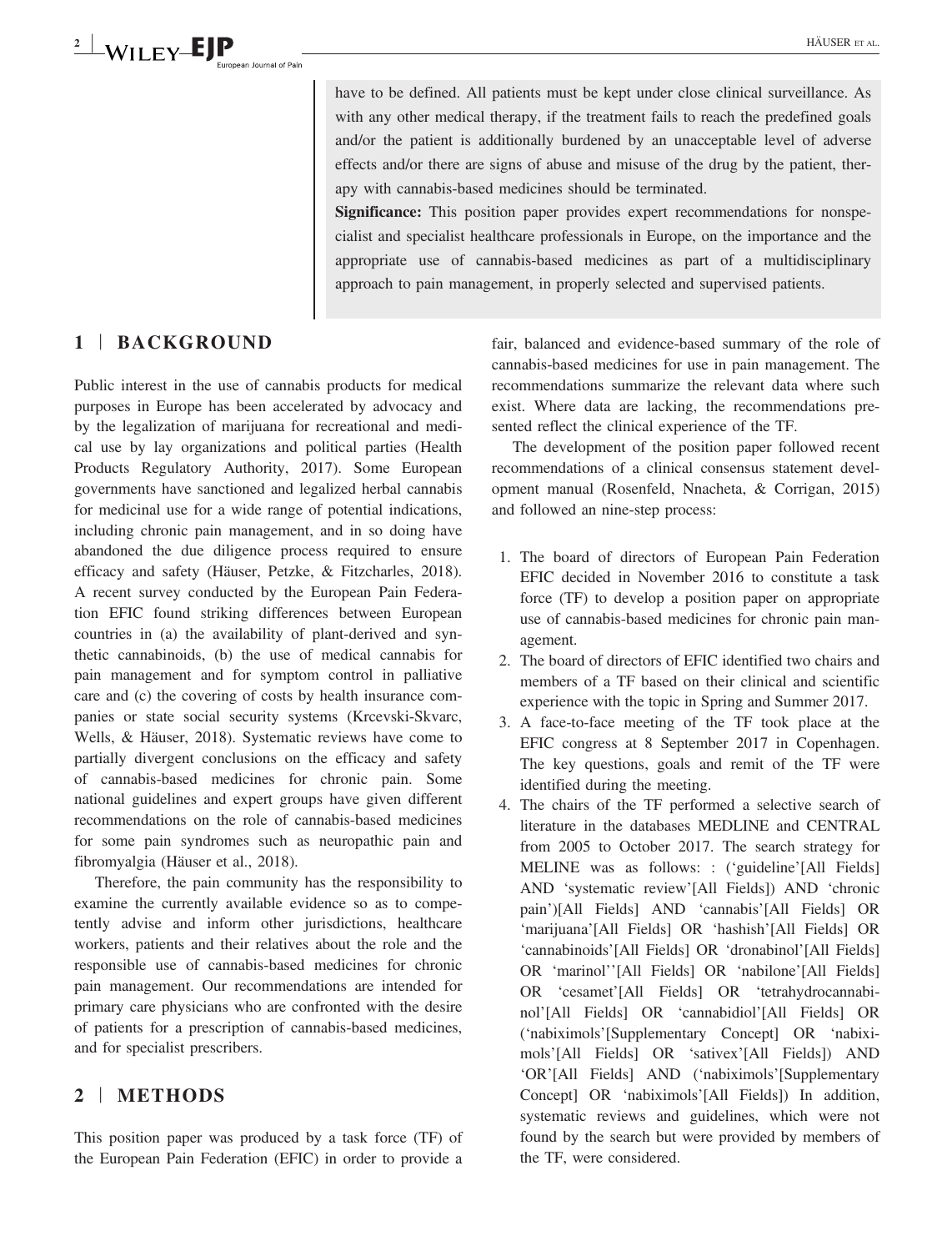- 5. The systematic reviews and guidelines identified by the search were made available to the members of the TF on a password-protected electronic platform.
- 6. A first draft of the sections of the position paper was developed by subgroups of two to three members of the TF from December 2017 to January 2018.
- 7. All drafts were reviewed by all members of the TF. Based on the reviews, the chair of the TF developed a second draft and identified controversies at the start of February 2018.
- 8. During a telephone conference on 21 February 2018, a consensus on all controversial issues was reached.
- 9. Based on the results of the consensus conference, the chair of the TF developed a third draft which was finally approved by all members of the TF after two Delphi procedures.
- 10. The final draft of the manuscript was internally reviewed by the head of EFIC's scientific committee, Dr. Chris Eccleston. and approved by the executive board of EFIC on 14 April 2018.
- 11. The manuscript was submitted to European Journal of Pain for peer review on 18 April 2018.
- 12. The manuscript was revised based on the extensive and helpful comments of three reviewers by the two chairs of the TF and finally approved by all members of the TF by one Delphi procedure.

## 3 | RESULTS

We identified 15 systematic reviews (Andreae et al., 2015; Asbridge, Hayden, & Cartwright, 2012; Aviram & Samuelly-Leichtag, 2017; Finnerup et al., 2015; Fitzcharles, Baerwald, Ablin, & Häuser, 2016; Häuser et al., 2017; Häuser et al., 2018; Martın‐Sanchez, Furukawa, Taylor, & Martin, 2009; Mücke et al., 2016; Mücke, Philipps, Radburch, Petzke, & Häuser, 2018; National Institute of Health, 2018; National Academies of Sciences, Engineering, and Medicine, 2017; Nugent et al., 2017; Petzke, Enax‐Krumova, & Häuser, 2016; Whiting et al., 2015) and five recommendations or guidelines of scientific societies and national agencies (Committee on Obstetric Practice, 2017; Kahan, Srivastava, Spithoff, & Bromley, 2014; National Board of California, 2017; The College of Family Physicians in Canada, 2018; Health Products Regulatory Agency, 2017). The reviews cover the same limited evidence. The first review on efficacy of cannabis‐based medicines for chronic pain was published in 2009 and the most recent in 2018. All systematic reviews found limited evidence on which to base any recommendations. Of the five guidelines / recommendations of scientific societies, the first was produced in year 2014 and the most recent in year 2018. Of the 37 countries in the European Pain Federation, none have produced a national guideline on the use of cannabis‐based medicines for chronic pain (Krcevski‐Skvarc et al., 2018).

We identified 55 recommendations from the review of both the existing other guidelines/recommendations and evidence summaries of systematic reviews. The topics of the position paper were selected based on the scientific and clinical experience of the authors (which issues are important for clinical practice?) and on the literature reviewed. For each recommendation of the EFIC position paper, we summarize the 'key point(s)' and provide a comment to capture the view of the panel.

We start with terminology and then move to evidencebased recommendations across clinical presentations.

## 4 | TERMINOLOGY AND DEFINITIONS

#### 4.1 | Medical cannabis

Key point: The term 'medical cannabis' (or 'medical marijuana') should only be used for cannabis plants and plant material, for example flowers, marijuana, hashish, buds, leaves or full plant extracts used for medical reasons.

## 4.2 <sup>|</sup> Cannabis‐based medicines

Key point: Registered medicinal cannabis extracts with defined and standardized THC and THC/CBD content should be classified as 'cannabis‐derived' or 'cannabis‐ based' medicines.

Because of potential for abuse and the widespread political stigmatization of cannabis as a 'street' drug, a rational public debate on the use medical cannabis and cannabis‐ based medicines is strongly hampered by erroneous beliefs, and by inaccurate and inconsistent terminology. For example, by not distinguishing 'cannabis' from 'cannabis‐ derived' (or 'cannabis‐based') medicines or pharmacological modulators of the endogenous cannabinoid (endocannabinoid) system, public discussions are dominated by the generalizing term 'cannabis', confusing illicit 'street' trading and abuse with the therapeutic use of medical cannabis and cannabis‐based medicines. The discussion is further confused by the fact that cannabidiol (CBD)‐containing oils and extracts of low or even unclear CBD content are freely sold as nutritional supplements (so-called cannabis‐oils).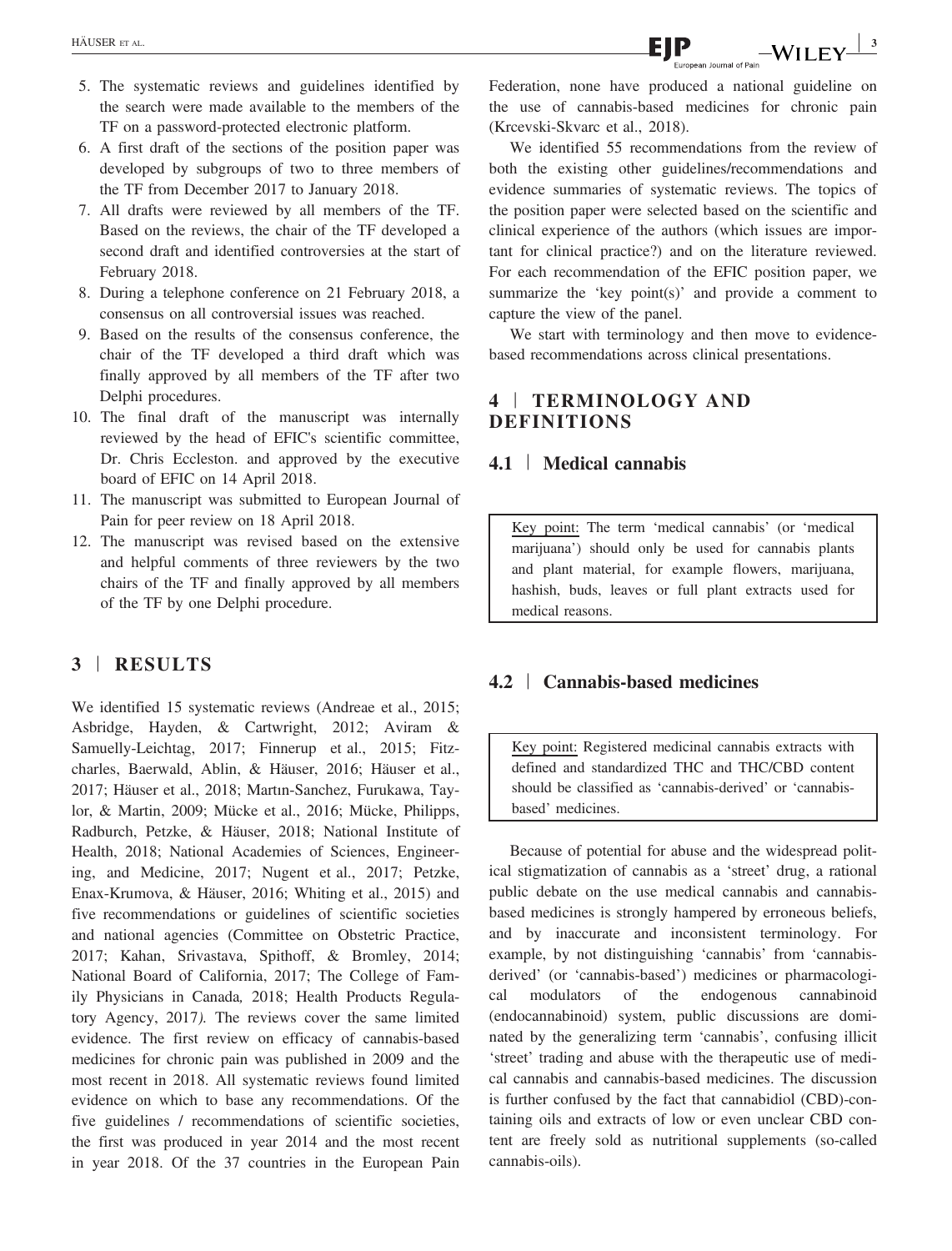#### <sup>4</sup> <sup>|</sup> HÄUSER ET AL.an Journal of Pain

Cannabis refers to the whole plant, as well as its parts. The term medical cannabis (or medical marijuana) refers to using the whole, unprocessed marijuana plant or its extracts for medical reasons (National Institute of Health, 2018). Herbal cannabis contains more than 100 distinct cannabinoid constituents in addition to a large number of different terpenes, flavonoids and other compounds. Cannabinoids are biologically active constituents of cannabis, or synthetic compounds, usually having affinity for and activity at cannabinoid receptors. The best‐characterized cannabinoids found in the cannabis plant or purified/extracted from plant material (phytocannabinoid) are THC and CBD. Medical cannabis with a THC and CBD content is produced by licensed manufacturers in countries which have legalized cannabis for medical reasons (e.g. Italy). Medical cannabis must be clearly distinguished from cannabinoid agents (cannabinoids) that are either synthetic, semisynthetic or plant‐derived, but always chemically defined, single compounds, for example  $\Delta^9$ -tetrahydrocannabinol (THC) or cannabidiol (CBD; Fine & Rosenfeld, 2013; Grotenhermen & Muller‐Vahl, 2012; Pertwee, 2015). Dronabinol is a plant‐derived semi‐synthetic cannabinoid (THC). It is produced by different methods: a) It's precursor tetrahydrocannabinolic acid is extracted from medicinal hemp plants and is chemically converted in the extract by decarboxylation to THC. b) In the semi‐synthetic production, CBD is converted by chemical reaction steps to THC. In the full synthesis, the entire molecule is generated by chemical reaction steps.

Namisol<sup>®</sup> is an oral tablet which contains pure (>98%) plant-derived  $\Delta^9$ -tetrahydrocannabinol or dronabinol (de Vries, van Rijckevorsel, Vissers, Wilder‐Smith, & van Goor, 2017).

Nabilone is a completely synthetic THC analogue.

Thus, cannabis and single pharmaceutical cannabinoid compounds or modulators of the endocannabinoid system are not the same and should never be referred to synonymously.

Registered medicinal cannabis extracts with defined and standardized THC and THC/CBD content, such as nabiximols, show only minor contaminations of other phytocannabinoids and should be classified as 'cannabis‐derived' or 'cannabis‐based' medicines rather than 'cannabis extract'.

In addition to individual phytocannabinoids, cannabisderived or cannabis‐based medicines, and cannabis extracts, other pharmacological approaches under development for manipulation of the endocannabinoid system include selective synthetic cannabinoid receptor agonists or antagonists, and inhibitors of the catabolism (e.g. fatty acid amide hydrolase [FAAH] inhibitors) or reuptake of endogenous cannabinoid ligands (endocannabinoids; see Table 1).

## 4.3 | Availability as prescription medicine

Key point: There are differences in the approval and availability of medical cannabis and cannabis‐based medicines (plant‐derived THC/CBD = Nabiximols  $[Sativex<sup>TM</sup>]$ , synthetic THC (Nabilone  $[Cesame<sup>TM</sup>]$  or Canemes™]) or plant‐derived/semi‐synthetic THC (Dronabinol [Marinol™, Dronabinol™, Namisol™]) in European countries.

International drug control treaties like the 1961 UN Single Convention and national legislation restrict the use of cannabinoids, cannabis and cannabis‐based or cannabis‐ derived products. Plant‐derived as well as semi‐synthetic THC (e.g., dronabinol), and the synthetic THC analogue nabilone, are available on special prescription in some European countries (Krcevski‐Skvarc et al., 2018). In the USA and several European countries, oral capsules of semi‐synthetic THC have been registered as medicine for more than three decades under the brand Marinol™. In Germany, Austria and some other European countries, pure dronabinol is provided to pharmacies for the production of drops or capsules on prescription.

The phytocannabinoid CBD, which does not have the same psychoactivity profile as THC, has also received considerable attention as a potential pharmaceutical agent (Devinsky et al., 2014; Fasinu, Phillips, ElSohly, & Walker, 2016) and is available in many formulations, as a

TABLE 1 Terminology and definitions

| <b>Term</b>          | <b>Definition</b>                                                                                                                                   | <b>Examples</b>                                 |
|----------------------|-----------------------------------------------------------------------------------------------------------------------------------------------------|-------------------------------------------------|
| (Herbal)<br>Cannabis | The whole plant or parts or<br>material from the plant<br>(e.g. buds, resin, leaves)                                                                | Cannabis sativa,<br>hashish                     |
| Cannabinoid          | Biologically active constituents<br>of cannabis, or synthetic<br>compounds, usually having<br>affinity for and activity at<br>cannabinoid receptors | THC, CBD,<br>CP55,940,<br>WIN55,212-2,<br>HU210 |
| Phytocannabinoid     | A cannabinoid found in the<br>cannabis plant or<br>purified/extracted from<br>plant material                                                        | THC, CBD                                        |
| Endocannabinoid      | An endogenous ligand found<br>in the body of humans and<br>other animals and which has<br>affinity for, and activity at,<br>cannabinoid receptors   | Anandamide,<br>$2-AG$                           |

Notes. CBD,: cannabidiol; THC,: tetrahydrocannabinol; 2‐AG,: 2‐arachidonoyl glycerol.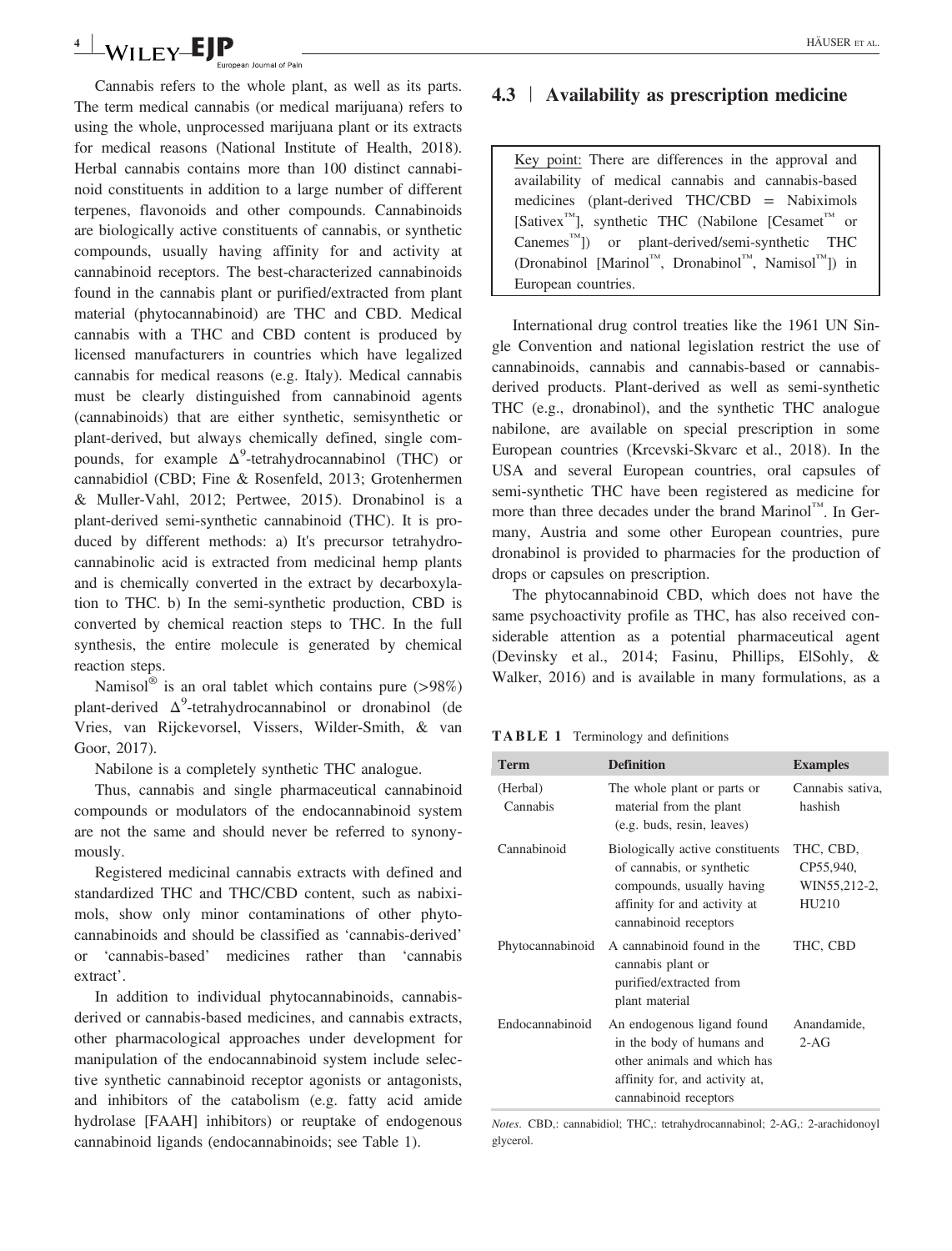synthetic or plant‐derived pure substance (e.g., the oral solution Epidiolex<sup>™</sup> currently has orphan drug designation in the United States and Europe for treatment of childhood epilepsy disorders) or as freely sold preparations or 'nutritional supplements' of varying purity, content and quality, often under the banner of 'cannabis‐oils'.

The sublingual spray nabiximols (trade name Sativex $\mathbb{R}^m$ ), containing a combination of cannabis‐derived 2.7 mg THC and 2.5 mg CBD per spray), has been approved for the treatment of spasticity associated with multiple sclerosis (MS) in a number of European countries (Krcevski‐Skvarc et al., 2018).

With regard to medicinal cannabis, there is great variety in the number and type of cannabis strains which can be prescribed in different European countries, with the THC content ranging from 1% to 22% and the CBD content from 0.05% to 9% (Häuser et al., 2017).

#### 4.4 | The Endocannabinoid System

Key point: The endocannabinoid system plays an important role in the regulation of a wide array of physiological processes including appetite, metabolism, mood, motor function, gastrointestinal tract function, cardiovascular control, stress response, developmental biology, cell fate, immune and inflammatory response, endocrine function, neurotransmission and pain.

In the 1960s, (-)-trans- $\Delta^9$ -tetrahydrocannabinol (THC) was identified as the primary active constituent of Cannabis sativa (Gaoni & Mechoulam, 1964; Mechoulam & Gaoni, 1967). This discovery prompted research which led to the identification of cannabinoid receptors that mediate the pharmacological effects of THC and other cannabinoids, and subsequently the identification of endogenous ligands for these cannabinoid receptors. Cannabinoid receptors belong to the important superfamily of G proteincoupled, seven‐transmembrane domain receptors. The endogenous cannabinoid (endocannabinoid) system consists of cannabinoid type 1  $(CB_1;$  Devane, Dysarz, Johnson, Melvin, & Howlett, 1988; Matsuda, Lolait, Brownstein, Young, & Bonner, 1990) and cannabinoid type 2  $(CB_2;$ Munro, Thomas, & Abu‐Shaar, 1993) receptors, their endogenous ligands (or endocannabinoids) N-arachidonoyl ethanolamide (anandamide, AEA) and 2‐arachidonoyl glycerol (2‐AG; Devane et al., 1992; Mechoulam et al., 1995; Sugiura et al., 1995), and the enzymes responsible for the synthesis and degradation of the endocannabinoids. While AEA and 2-AG are the best-characterized endocannabinoids, there are a number of other endogenous ligands with affinity and activity at  $CB_1$  and  $CB_2$  receptors, including

 $HÄUSERE ET AL.$   $\blacksquare$   $\blacksquare$   $\blacksquare$   $\blacksquare$   $\blacksquare$   $\blacksquare$   $\blacksquare$   $\blacksquare$   $\blacksquare$   $\blacksquare$   $\blacksquare$   $\blacksquare$   $\blacksquare$   $\blacksquare$   $\blacksquare$   $\blacksquare$   $\blacksquare$   $\blacksquare$   $\blacksquare$   $\blacksquare$   $\blacksquare$   $\blacksquare$   $\blacksquare$   $\blacksquare$   $\blacksquare$   $\blacksquare$   $\blacksquare$   $\blacksquare$   $\blacksquare$   $\blacksquare$ 

2‐AG ether (noladin ether), virodhamine, N‐arachidonoyl dopamine (NADA) and others (Battista, Di Tommaso, Bari, & Maccarrone, 2012; Di Marzo, 2008; Di Marzo, Stella, & Zimmer, 2015).

The  $CB_1$  receptor is the most abundant G proteincoupled receptor subtype in the central nervous system (CNS), with particularly high density in the basal ganglia, as well as in brain regions that are key components of the descending pain pathway and the stress/fear/anxiety circuitry (Glass, Dragunow, & Faull, 1997; Herkenham et al., 1991).  $CB_1$  receptors are also expressed in most other tissues and organs of the body.  $CB<sub>2</sub>$  receptors, although expressed in the CNS (Baek, Zheng, Darlington, & Smith, 2008; Concannon, Okine, Finn, & Dowd, 2015; Onaivi et al., 2006; Van Sickle et al., 2005; Zhang et al., 2014), are mainly distributed in the periphery, with particularly high density on cells and tissues of the immune system (Berdyshev, 2000; Munro et al., 1993). Both subtypes of cannabinoid receptor are  $G<sub>i/o</sub>$  protein-coupled receptors, negatively coupled to adenylate cyclase (Howlett, Mukhopadhyay, Shim, & Welsh, 1999) and positively coupled to mitogenactivated protein kinase (MAPK; Bouaboula et al., 1995). Upon binding to  $CB_1$  receptors, cannabinoids also inhibit N- and P/Q-type voltage-activated  $Ca^{2+}$  channels and induce inwardly rectifying  $K^+$  currents, resulting in inhibition of neurotransmitter release (Demuth & Molleman, 2006). In addition to  $CB_1$  and  $CB_2$ , several lines of evidence suggest that endocannabinoids, as well some synthetic and phytocannabinoids, act at numerous other non- $CB_1$ /non- $CB_2$  receptors including the transient receptor potential cation channel subfamily V member 1 (TRPV1; also known as the capsaicin or vanilloid receptor VR1), members of the nuclear receptor family of peroxisome proliferator-activated receptors (PPARs), and G proteincoupled receptors such as GPR55 and GPR119 (Alexander & Kendall, 2007; Brown, 2007; O'Sullivan, 2007).

In keeping with the ubiquitous expression of all components of the endocannabinoid system throughout the body, this lipid signalling system plays a very important role in the regulation of a wide array of physiological processes including appetite, metabolism, mood, motor function, gastrointestinal tract function, cardiovascular control, stress response, developmental biology, cell fate, immune and inflammatory response, endocrine function, neurotransmission and pain. With respect to pain, the components of the endocannabinoid system are expressed throughout nociceptive pathways, and thus, targeting the system via enhancement of endogenous signalling or exogenous cannabinoid ligands can regulate nociceptive signalling at the levels of the periphery, the dorsal horn of the spinal cord and in supraspinal pain‐associated regions of the brain (Guindon & Beaulieu, 2009; Hohmann, 2002; Lötsch, Weyer‐Menkhoff, & Tegeder, 2018; Sagar et al., 2010; Starowicz &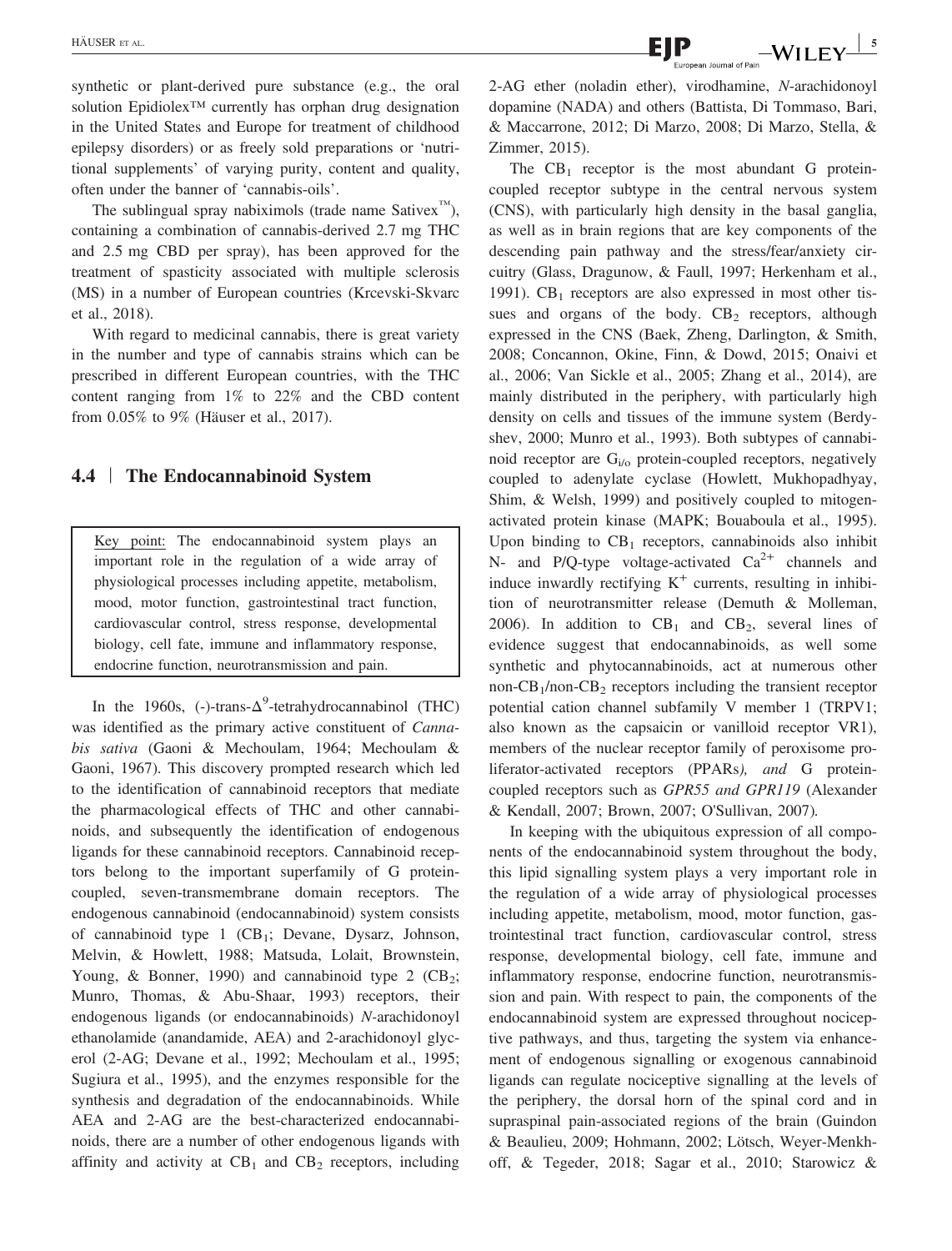## $\overset{\text{\normalsize{6}}}{{\sim}}$  WILEY-EJP  $\qquad \qquad$   $\qquad \qquad$   $\qquad$   $\qquad \qquad$   $\qquad$   $\qquad$   $\qquad$   $\qquad$   $\qquad$   $\qquad$   $\qquad$   $\qquad$   $\qquad$   $\qquad$   $\qquad$   $\qquad$   $\qquad$   $\qquad$   $\qquad$   $\qquad$   $\qquad$   $\qquad$   $\qquad$   $\qquad$   $\qquad$   $\qquad$   $\qquad$   $\qquad$   $\qquad$   $\qquad$   $\q$

Finn, 2017). Endocannabinoids are generated on‐demand in response to pain or stress and produce short‐term antinociceptive effects via their actions as retrograde transmitters at presynaptic inhibitory  $CB_1$  receptors. Endocannabinoids play a key role in the resolution of acute pain states and in mediating stress‐induced analgesia (Butler & Finn, 2009; Finn et al., 2004; Hohmann et al., 2005), and they are elevated at various sites in nociceptive pathways in chronic pain states (Guindon, Lai, Takacs, Bradshaw, & Hohmann, 2013; Sagar, Burston, Woodhams, & Chapman, 2012; Woodhams, Chapman, Finn, Hohmann, & Neugebauer, 2017; Woodhams, Sagar, Burston, & Chapman, 2015), highlighting their role as endogenous analgesics.

## 4.5 <sup>|</sup> Potential indications for cannabis‐based medicines for chronic pain management

## 4.5.1 | Uncertainties

Key point: There is insufficient evidence as to whether medical cannabis and cannabis‐based medicines differ in their efficacy, tolerability and safety. There is no evidence available that the different formulations of medical cannabis, such as cannabis oil, are more effective or safer than dried medical cannabis.

Some divergent conclusions of systematic reviews (SRs) on the efficacy of cannabis‐based medicines in chronic pain might be due to the analyses of different studies based on different inclusion criteria for study duration, the inclusion of 'grey' literature, and in the methods chosen for balancing benefits and risks (Häuser et al., 2018).

There are no head-to-head comparisons of different cannabis‐based medicines for pain management available. We are only aware of one head-to-head randomized controlled trial (RCT) which compared medical cannabis with pharmaceutical cannabinoids in the context of pain medicine and palliative care (Häuser, Fitzcharles, Radbruch, & Petzke, 2017). Dronabinol was compared with smoked cannabis for weight loss in AIDS in 45 patients. The study was conducted before the availability of highly active Anti‐Retroviral Therapy. Both cannabis‐based medicines were superior to placebo for weight gain, but were not significantly different to one another (Abrams, Hilton, & Leiser, 2003).

The studies with medical cannabis in chronic pain available used only THC‐containing strains of cannabis flowers. The THC content of medical cannabis ranged from 2.5% to 9% in the RCTs included into the overview of SR on cannabis‐based medicines for chronic pain. No RCTs with cannabis strains containing THC and CBD are available until now (Häuser et al., 2018). Only one RCT with CBD alone (in Crohn's disease) is available until to date.

The evidence of differential effects (benefit or harm) with varying concentrations of CBD and THC or its individual components is inconclusive: A RCT with 177 patients found that THC/CBD was more effective at achieving a 30% cancer pain reduction compared to THC alone (43% vs. 23%). Adverse effects were similar between the two agents (Johnson, Burnell‐Nugent, & Lossignol, 2010). One RCT found THC/CBD versus THC to be equally as effective for treating pain in 48 patients with brachial nerve injury. There were no statistically significant differences in the frequency of adverse events (Berman, Symonds, & Birch, 2004). A four arm 'n‐of‐1' trial studied THC, CBD, the combination of THC/CBD and placebo in 24 patients with stable chronic pain and unresponsive to pain management. Most patients found more effective symptom control with THC/CBD and THC alone (38% and 33%) and less response to CBD alone (17%) when compared to the run-in treatment of THC/CBD. Euphoria/dysphoria less often reported when patients used CBD only (Notcutt et al., 2004).

Most systematic reviews (SRs) have pooled the results of medical cannabis and pharmaceutical cannabinoids. Subgroup analyses have rarely been conducted (Häuser et al., 2018). Therefore, we present the data of pooled analysis and, if available, for medical cannabis and single pharmaceutical cannabinoids separately.

## 4.5.2 | Cancer pain

Key point: Nabiximols oromucosal spray can be considered as part of an add‐on individual therapeutic trial \* for cancer pain without sufficient relief from opioids or other established analgesics.1\*

Studies conducted in the 1980s suggested a therapeutic benefit of THC (Noyes, Brunk, Avery, & Canter, 1975; Noyes, Brunk, Baram, & Canter, 1975; Staquet, Gantt, & Machin, 1978). The methods of these studies do not meet current standards of RCTs. Four studies which meet the current standards of RCTs have been conducted in the last 10 years (Fallon et al., 2017; Johnson et al., 2010; Portenoy, Ganae‐Motan, & Allende, 2012). They compared nabiximols oromucosal spray as add‐on therapy to conventional drug therapy versus placebo add‐on. The studies included 1,130 patients and lasted between two and nine weeks. All studies failed to reach the primary endpoint (statistically significant superiority over placebo in pain relief of 30% or greater or mean pain intensity reduction) with *p*-values  $>0.05$  to <0.10. For some secondary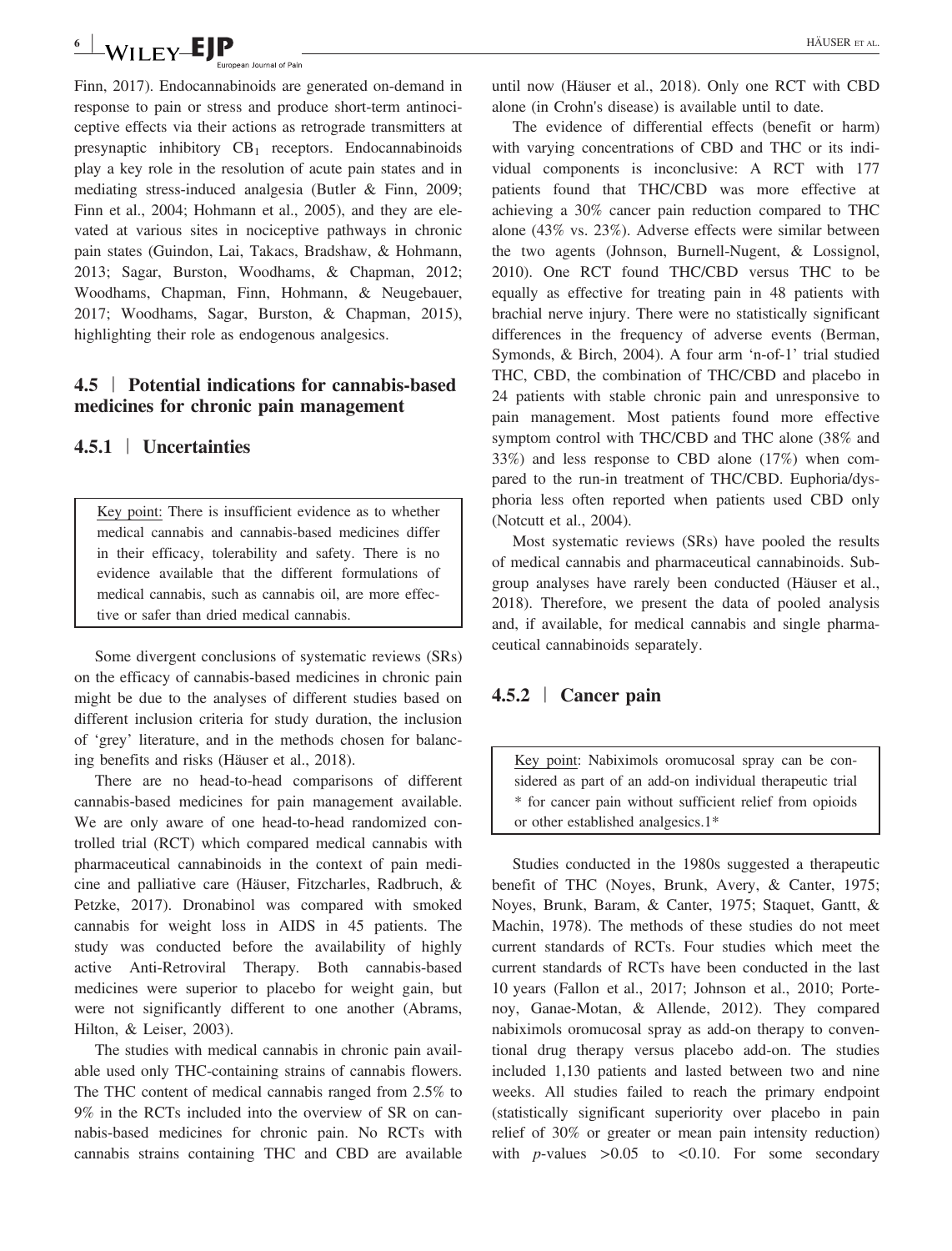endpoints, (e.g., sleep problems, health-related quality of life, continuous responder analysis of average daily pain), nabiximols oromucosal spray was statistically significantly superior to placebo (Mücke et al., 2016).

#### 4.5.3 | Chronic neuropathic pain

Key point: Cannabis‐based medicines can be considered as third‐line therapy for chronic neuropathic pain.

A systematic overview of SRs concluded that there were inconsistent findings of four SR on the efficacy of cannabinoids compared to placebo in chronic neuropathic pain (Häuser et al., 2018).

In a systematic review of five RCTs including 178 patients with HIV-neuropathy (two studies), post-traumatic (one study) and mixed peripheral neuropathic pain (two studies), the number needed to treat for an additional benefit (NNTB) of a pain relief of 30% or greater was 6 [95% CI: 3– 13] for medical cannabis. The authors stated that inhaled cannabis appeared to provide short‐term relief from chronic neuropathic pain. However, study duration was one day in two studies, five days in one study and two weeks in two studies (Andreae et al., 2015). No data on intermediate‐term (13– 26 weeks) efficacy of medical cannabis are available. In addition, up to 90% of the patients in the studies included had previous experience with cannabis for recreational use (Petzke et al., 2016).

The systematic review of Finnerup et al. (2015) included nine RCTs with a study duration of three weeks or longer and 1,110 participants (eight studies with nabiximols oromucosal spray, one RCT with oral dronabinol). Patients suffered from diabetic peripheral polyneuropathy (two studies), central pain in multiple sclerosis (three studies), peripheral polyneuropathies of different origins (three studies) and spine injury (one study). The risk difference (RD) of 30% and more pain relief 0.03 (−0.03 to 0.09) was not statistically significant. The NNH (dropout due to adverse events) was 12 (95% CI: 9–20). The authors gave a weak recommendation against the use of cannabis‐based medicines for chronic neuropathic pain.

The systematic review of Petzke et al. (2016) included 15 RCTs with a study duration of 2 weeks and longer (up to 15 weeks) with 1,519 participants. Ten studies used nabiximols oromucosal spray, two studies used oral nabilone, two studies used inhaled medical cannabis and one study used oral dronabinol. Patients suffered from diabetic peripheral polyneuropathy (three studies), central pain in multiple sclerosis (three studies), peripheral and central pain of different aetiologies (three studies), peripheral polyneuropathies of different origins (two studies), spine injury (one study), plexus injury (one study), chemotherapy‐induced polyneuropathy (one study), and HIV‐neuropathy (one study). Thirteen placebo-controlled studies were available for metaanalysis. NNTB for pain relief of 30% or greater was 10 (95% CI: 6–33). RD dropout due to adverse events was 0.04 (0.01, 0.07); Needed to Treat for an additional Harm NNTH was 19 (13–37); A subgroup analysis, if a single cannabisbased medicine was superior to placebo for a defined neuropathic pain condition, was not possible due to the lack of sufficient data. Subgroup analysis demonstrated that in pooled analysis of all neuropathic pain syndromes, nabiximols was superior to placebo for pain relief of 30% or greater with a NNTB of 12 (95% CI: 7–50). This outcome was available for only one study with medical cannabis. In one study with an Enriched Enrolment Randomised Withdrawal (EERW) design, nabilone was not superior to placebo for pain reduction. In one study, nabilone was not superior to dihydrocodeine for pain reduction (Petzke et al., 2016). The authors concluded that a short-term and intermediateterm therapy with cannabis‐based medicines can be considered in selected patients with chronic neuropathic pain after failure of first-line and second-line therapies.

Nugent et al. (2017) included 13 RCTs with 735 patients with central or peripheral neuropathic pain related to various health conditions. Studies tested smoked or vaporized cannabis or nabiximols or THC oromucosal spray. Study duration ranged between one day and 13 weeks. Nine RCTs were meta‐analysed: Risk ratio for 30% or more pain relief was 1.43 (95% CI: 1.16–1.88). The authors concluded that there is evidence, albeit of low strength, that cannabis may alleviate neuropathic pain in some patients (Nugent et al., 2017).

A recent Cochrane review included the same studies as Petzke et al., 2016 and a recently published RCT of 16‐ week duration with 234 patients with central neuropathic pain due to multiple sclerosis with oral dronabinol (Schimrigk et al., 2017). Sixteen studies with 1750 participants were included. The studies were 2 to 26 weeks long and compared nabiximols oromucosal spray (10 studies), nabilone (two studies), inhaled herbal cannabis (two studies) and dronabinol (two studies) against placebo (15 studies) and an analgesic (dihydrocodeine; one study). Study quality was low in two studies, moderate in 12 studies and high in two studies. Nine studies were at high risk of bias for study size. Cannabis-based medicines (26% of participants) were superior to placebo (21% of participants) in Patient Global Impression of Change (PGIC) was much or very much improved (RD 0.09 (95% CI: 0.01–0.17); NNTB 11 (95% CI: 6–100); 1,092 participants, six studies, very low‐quality evidence). Cannabis‐based medicines (39%) were superior to placebo (33%) in pain relief of 30% or greater (RD 0.09 (95% CI: 0.03–0.15); NNTB 11 (95% CI: 7–33); 1,586 participants, 10 studies, moderate‐quality evidence). More participants withdrew from the studies due to adverse events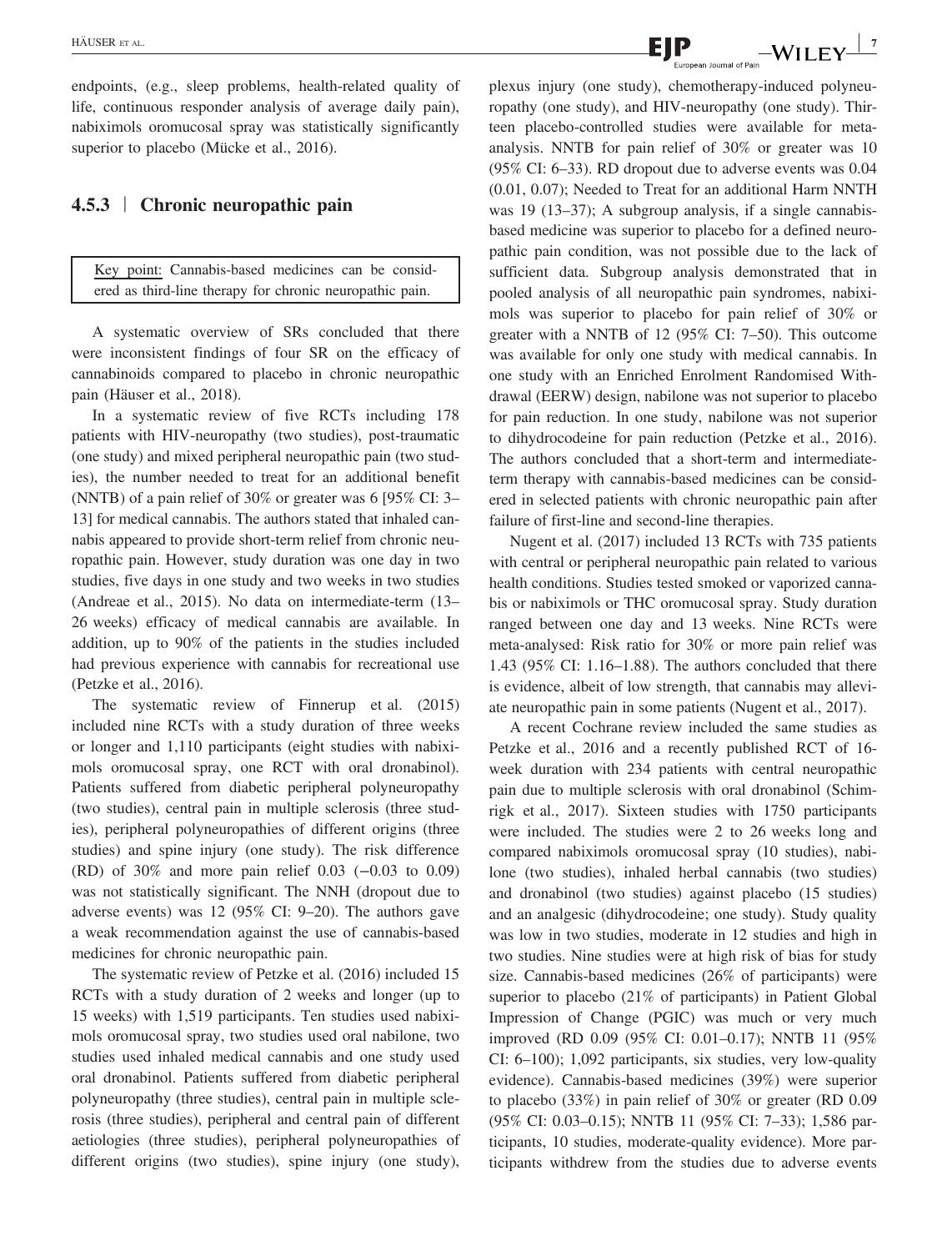n Journal of Pain

TABLE 2 Main findings of systematic reviews of randomized controlled trials of medical cannabis and cannabis‐based medicines for chronic neuropathic pain

| <b>Author</b>            | <b>Study duration</b><br>for inclusion | <b>Substances</b>                                                   | <b>Number</b><br>of trials | Number of<br>patients | Pain relief of 30%<br>or more $(95\% \text{ CI})$ | <b>NNTH</b> for<br>dropout due to side<br>effects $(95\% \text{ CI})$ |
|--------------------------|----------------------------------------|---------------------------------------------------------------------|----------------------------|-----------------------|---------------------------------------------------|-----------------------------------------------------------------------|
| Andreae et al. (2015)    | None                                   | Inhaled medical cannabis                                            | 5                          | 178                   | NNTB $6(3-13)$                                    | Not reported                                                          |
| Finnerup et al. $(2015)$ | $\geq$ weeks                           | Inhaled medical cannabis;<br>dronabinol; nabiximols;<br>nabilone    | 9                          | 1,110                 | RD $0.03$ ( $-0.03$ to $0.09$ )                   | $12(9-20)$                                                            |
| Petzke et al. $(2016)$   | $\geq$ weeks                           | Inhaled medical cannabis; 15<br>dronabinol;<br>nabiximols; nabilone |                            | 1,519                 | NNTB 10 (6-33)                                    | $19(13-37)$                                                           |
| Nugent et al. $(2017)$   | None                                   | Inhaled medical cannabis;<br>dronabinol;<br>nabiximols; nabilone    | 9                          | 1,034                 | RD 1.43 (1.16–1.88)                               | Not reported                                                          |
| Mücke et al. (2018)      | $\geq$ weeks                           | Inhaled medical cannabis; 16<br>dronabinol;<br>nabiximols; nabilone |                            | 1,750                 | NNTB 11 (7-33)                                    | $25(16-30)$                                                           |

Notes. CI,: confidence interval; NNTB,: number needed to treat for an additional benefit; NNTH,: number needed to harm for an additional harm; RD,: risk difference.

with cannabis-based medicines (10% of participants) than with placebo (5% of participants; RD 0.04 (95% CI: 0.02– 0.07); NNTH 25 (95% CI: 16–50); 1848 participants, 13 studies, moderate‐quality evidence). There was no statistically significant difference between cannabis‐based medicines (7% of participants) and placebo (5% of participants) in the frequency of serious adverse events (RD 0.01 (95% CI: −0.01 to 0.03); 1876 participants, 13 studies, low‐quality evidence). Nervous system adverse events occurred in 61% of participants using cannabis‐based medicines and in 29% using placebo (RD 0.38 (95% CI: 0.18–0.58); NNTH 3 (95% CI: 2–6); 1,304 participants, nine studies, low‐quality evidence). Psychiatric disorders occurred in 17% of participants using cannabis‐based medicines and in 5% using placebo (RD 0.10 (95% CI: 0.06–0.15); NNTH 10 (95% CI: 7–16); 1,314 participants, nine studies, low‐quality evidence). The authors concluded that there was no high‐quality evidence suggesting that any cannabis‐based medicine (herbal cannabis, plant‐derived or synthetic THC (dronabinol, nabilone), nabiximols oromucosal spray) was of value in treating people with chronic neuropathic pain. The potential benefits of cannabis‐based medicines might be outweighed by their potential harms (Mücke et al., 2018).

The main results of the SRs are summarized in Table 2.

The Special Interest Group on Neuropathic Pain (NeuP-SIG) revised recommendations for the pharmacotherapy of neuropathic pain gave a strong recommendation for use and proposal as first‐line treatment in neuropathic pain for tricyclic antidepressants, serotonin–noradrenaline reuptake inhibitors, pregabalin and gabapentin; a weak recommendation for use and proposal as second line for lidocaine patches, capsaicin high‐concentration patches and tramadol based on balancing NNTB and NNTH (Finnerup et al., 2015). It is the panel expert opinion that medical cannabis and cannabis-based medicines can be considered as thirdline therapies in view of the NNTB for pain relief of 30% or more and the NNTH for dropout rates due to adverse events reported in the most comprehensive systematic reviews on neuropathic pain.

## 4.6 <sup>|</sup> Chronic non‐neuropathic noncancer pain

Key point: In exceptional cases, cannabis‐based medicines can be considered as an individual therapeutic trial, if all established treatments have failed and after careful analyses and multidisciplinary assessment.

One recent systematic review demonstrated the superiority of all cannabis‐based medicines pooled together for pain relief for all types of noncancer pain (CNCP) pooled together. Twenty‐four RCTs with 1. 334 patients were eligible for meta-analysis. This analysis showed more pain reduction of chronic pain with a Hedges's g −0.61 (−0.78 to −0.43), compared to placebo. The majority of studies analysed included patients with neuropathic pain. A separate analysis of studies with non‐neuropathic and noncancer pain was not performed. (Aviram & Samuelly-Leichtag, 2017). The review included experimental studies (1 day) and did not search for unpublished studies. Therefore, the review overestimated the efficacy of cannabis‐based medicines for CNCP (Häuser & Fitzcharles, 2018). In addition, there are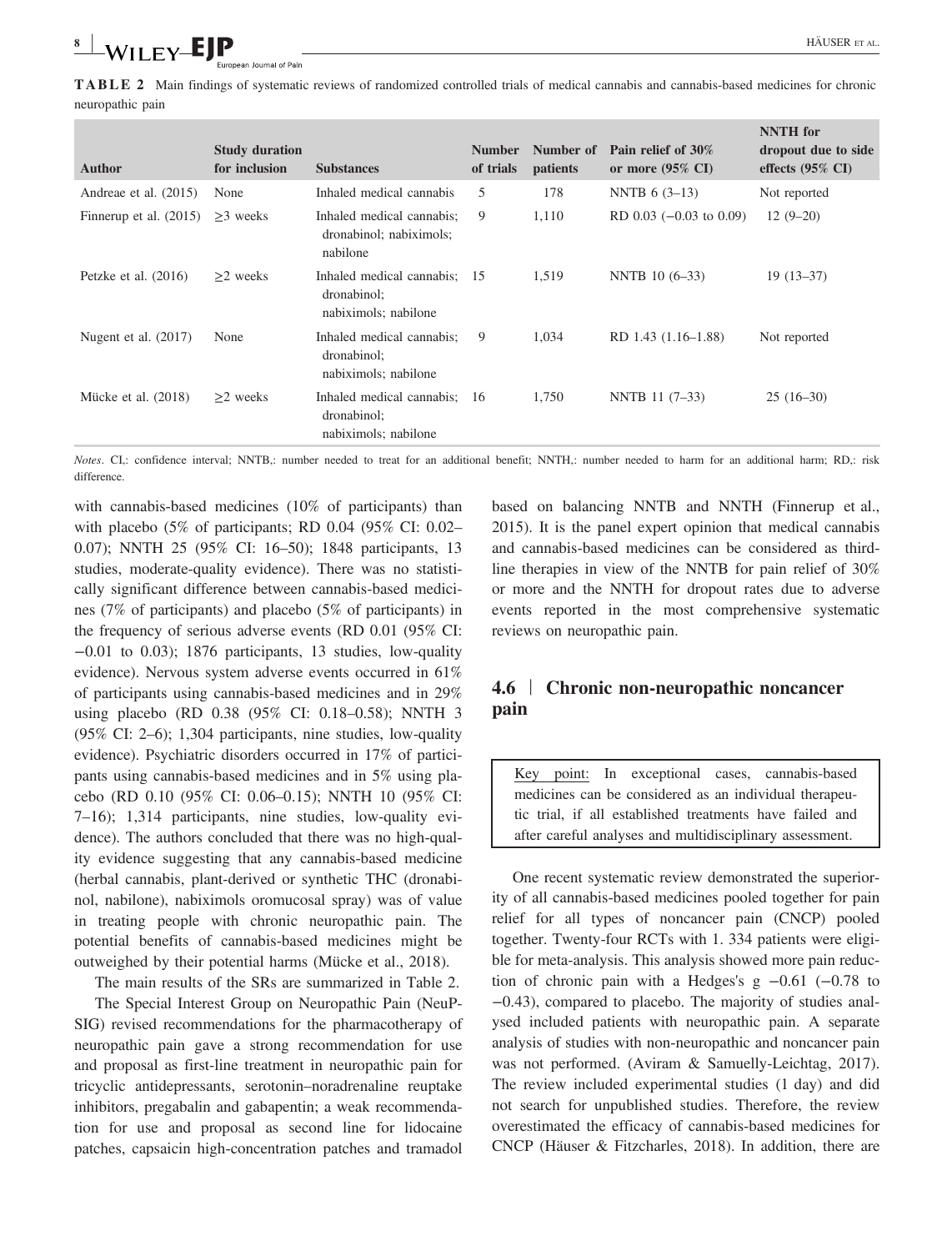many CNCP syndromes for which no RCT with cannabisbased medicines has been conducted to date, for example irritable bowel syndrome, painful bladder syndrome or chronic pelvic pain syndrome. It cannot be concluded, therefore, that cannabis‐based medicines are effective for every CNCP. This conclusion is supported by a recent systematic review which concluded from 27 chronic pain trials that there is insufficient evidence in pain populations other than chronic neuropathic pain (Nugent et al., 2017).

Below, we list the evidence based on RCTs for cannabis‐based medicines in single types of non‐neuropathic CNCP. In sum, there is insufficient evidence for cannabisbased medicines for any type of non‐neuropathic CNCP.

## 4.6.1 | Chronic abdominal pain

In a study of 8‐week duration with 56 patients with chronic abdominal pain (postsurgery, chronic pancreatitis) oral THC (Namisol®) was not statistically superior to placebo in pain reduction at the end of treatment (de Vries et al., 2017). No RCTs with other cannabis‐based medicines are available.

#### 4.6.2 | Chronic low back pain

In a study of 8‐week duration with 30 patients, current spine pain intensity was significantly lower with nabilone than with placebo. There was no significant difference between the two study groups in the 4 weeks average pain intensity reduction (Pinsger et al., 2006). No RCTs with other cannabis‐based medicines are available.

#### 4.6.3 | Crohn's disease

In a study of 8‐week duration with 21 patients with Crohn's Disease Activity Index (CDAI) scores greater than 200 who did not respond to therapy with steroids, immunomodulators, or anti-tumour necrosis factor-alpha agents, smoked cannabis was statistically superior to placebo for pain relief, but not in the induction of remission (Naftali et al., 2013).

In a study of 8‐week duration with 20 patients with Crohn's Disease Activity Index (CDAI) scores greater than 200 who did not respond to therapy with steroids, immunomodulators, or anti-tumour necrosis factor-alpha agents, cannabidiol was not statistically superior to placebo for pain relief (Naftali et al., 2017). No RCTs with other cannabis‐based medicines are available.

#### 4.6.4 | Fibromyalgia

One study with 40 patients compared nabilone with placebo over 4 weeks. The authors reported that nabilone but not placebo was statistically significant to placebo for pain relief in pre‐post comparison. (Skrabek, Galimova, Ethans, on the means and SDs provided in the publication, found no statistically significant difference between nabilone and placebo in pain reduction at the end of treatment. (Fitzcharles et al., 2016). One study with 32 patients found no statistically significant difference between nabilone and amitriptyline for pain reduction after two weeks study duration (Ware, Fitzcharles, Joseph, & Shir, 2010). No RCTs with other cannabis-based medicines are available.

#### 4.6.5 | Headache

A crossover RCT compared nabilone to ibuprofen for the reduction in pain and frequency of headache in 30 adults with long-standing, intractable medication overuse headache (MOH). After eight weeks of treatment with each, nabilone was found to be statistically significantly more effective than ibuprofen in reducing pain intensity on visual analogue scale and the number of concurrent daily analgesic therapies. However, 30% of the patients enrolled had MOH secondary to NSAID use (Pini et al., 2012).

#### 4.6.6 | Rheumatoid arthritis

In a 5‐week study with 58 patients, nabiximols oromucosal spray was statistically significantly superior to placebo in reducing morning pain on movement and at rest (NRS) and pain at present (a subcomponent of the Short Form MCGill Pain Questionnaire), but not for reducing total intensity of pain (single visual analogue scale score and intensity of pain at present (verbal rating scale; Blake, Robson, Ho, Jubb, & McCabe, 2006). No RCTs with other cannabis‐ based medicines are available.

#### 4.7 | Absolute and relative contraindications

Key point: A history of a hypersensitivity reaction to cannabis‐based medicines is an absolute contraindication.Pregnancy (contemplating or existing) / lactation and children and adolescents are absolute contraindications apart from exceptional circumstances. Current or a history of mental disorder, especially substance abuse and dependence, and psychosis are relative contraindications.Seizures and severe cardiac disorders are relative contraindications.

Marijuana does not appear to be a major teratogen; however, a small increased risk of some congenital birth defects may be associated with early pregnancy use. Neurodevelopmental effects have been associated with marijuana use, but it is difficult to control for the effect of confounders (Merlob, Stahl, & Klinger, 2017). The neurodevelopmental data in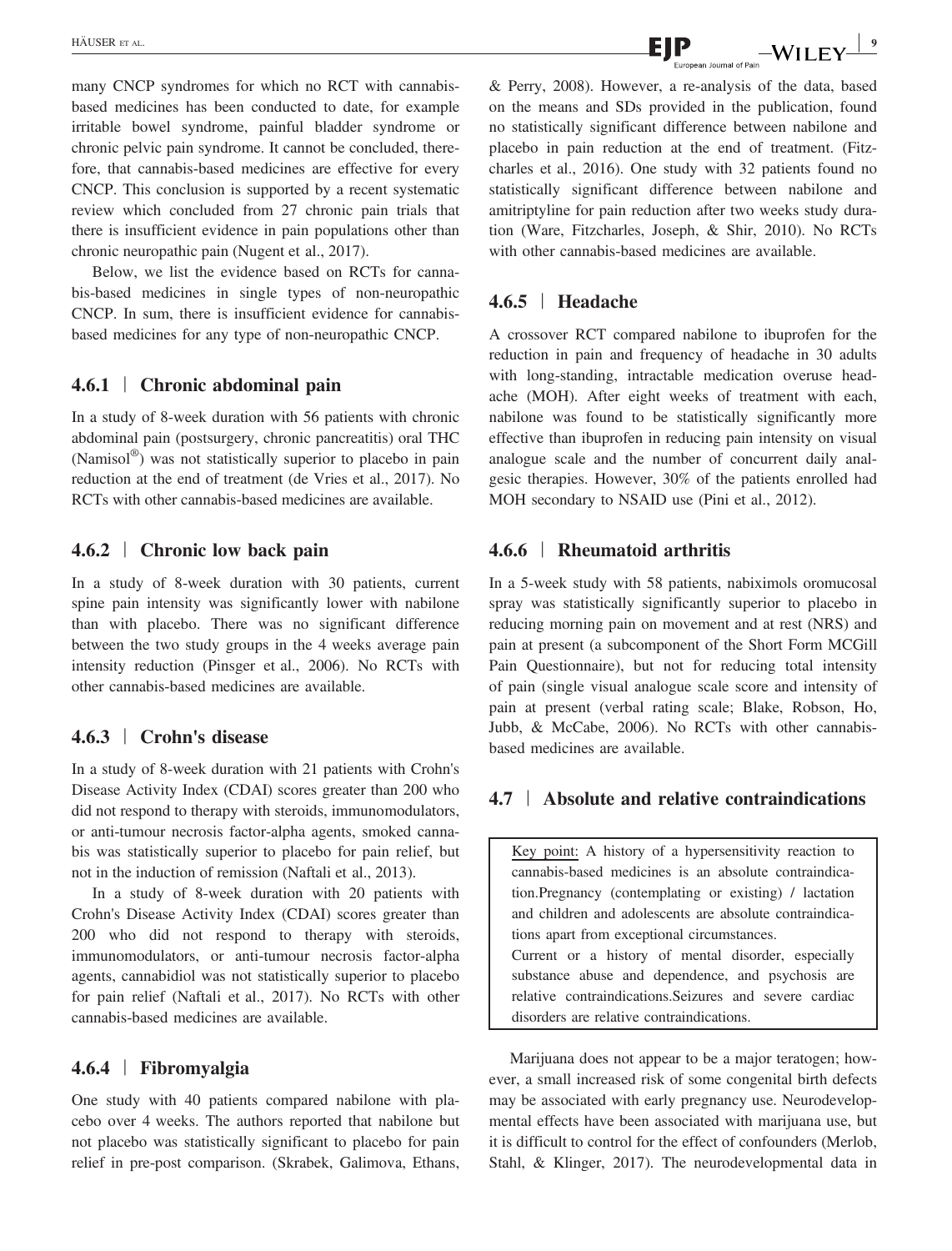## $\frac{10}{10}$  WII FY-EIP  $\qquad \qquad$   $\qquad \qquad$  HÄUSER ET AL.

humans and animals suggest that prenatal exposure to THC may lead to subtle, persistent changes in targeted aspects of higher-level cognition and psychological well-being (Grant, Petroff, Isoherranen, Stella, & Burbacher, 2018). Pregnant women or women contemplating pregnancy should be encouraged to discontinue use of marijuana for medicinal purposes in favour of an alternative therapy for which there are better pregnancy‐specific safety data.

There are limited and inconsistent data on the presence of the constituents of cannabis‐based medicines in human milk, the effects on the breastfed infant or the effects on milk production. Because of the possible adverse effects of cannabisbased medicines on the breastfeeding infant, breastfeeding during treatment with cannabis‐based medicines is discouraged (Committee on Obstetric Practice, 2017; FDA, 2017).

There is insufficient evidence for the use of cannabinoids or medical cannabis for chronic pain management in children and adolescents (Wong & Wilens, 2017). There is a strong association between early, frequent and heavy recreational use of cannabis in adolescence and poor cognitive and psychiatric outcomes in adulthood (Camchong, Lim, & Kumra, 2017; Levine, Clemenza, Rynn, & Lieberman, 2017). However, strong conclusions cannot yet be drawn as to whether cannabis use alone has a negative impact on the human adolescent brain. Treatment with cannabis‐based medicines in children and adolescents should only be performed in exceptional cases. Treatment should be performed in specialized centres/by specialized paediatricians with experience on cannabis‐based drugs.

Treatment with cannabis‐based medicines in patients with mental disorders should be conducted in close collaboration with a mental healthcare specialist for addiction, in patients with cardiac disorders with a cardiologist and in patients with seizures with a neurologist.

#### 4.8 | Special situations

#### 4.8.1 | Seniors

Key point: Consider a lower starting dose in elderly patients.

Elderly patients may be more sensitive to the neuropsychiatric and postural hypotensive effects of cannabinoids (FDA, 2017).

#### 4.8.2 | Renal and hepatic insufficiency

Key point: Consider a lower starting dose in patients with renal and hepatic insufficiency.

There are very limited data on the benefits and risks of cannabis‐based medicines in renal and hepatic insufficiency available. In the absence of available literature, it is the panel expert opinion to recommend lower starting doses.

## 4.8.3 | Patients with high doses of opioids and benzodiazepines

Patients with high doses of opioids or benzodiazepines.

Key point: Do not prescribe cannabis‐based medicines to patients taking high doses of opioids or benzodiazepines.

In the absence of available literature, it is the panel expert opinion that cannabis use could worsen the cognitive impairment caused by high doses of opioids and benzodiazepines. If cannabis is prescribed, it should be prescribed at a low dose and should be discontinued if it affects patients' memory, mood or function. Physicians should consider tapering high opioid  $(\geq)$  mg morphine equivalent/day) or benzodiazepine doses, especially in patients with chronic noncancer pain (Kahan et al., 2014).

#### 4.8.4 | Use while driving

Key point: Advise patients not to drive at all if a therapy with cannabis‐based medicines is started or modified until a stable dosage for 5–7 days is reached. Advise patients not to drive while under the influence of cannabis‐based medicines and not to drink alcohol. Do not prescribe cannabis‐based medicines to patients with professional driving (taxi drivers, truck drivers, ambulances).

There are no data available on the association of medical cannabis use and traffic accidents. Systematic reviews of observational studies demonstrated an increased risk of motor vehicle crash, especially for fatal collisions, in the context of recreational use (Asbridge et al., 2012). Risk is higher if alcohol has also been consumed (Martin, Gadegbeku, Wu, Viallon, & Laumon, 2017). With analogy to the European Pain Federation position paper on appropriate opioid use in chronic pain management, we recommend patients to be on stable therapy of at least 5–7 days' duration before driving a car (O'Brien et al., 2017). The Canadian preliminary recommendations for prescribing smoked cannabis for chronic noncancer pain suggested to inform patients not to drink or use sedating drugs while using cannabis and not to drive for at least 3 hr after smoking cannabis, 6 hr after oral ingestion of cannabis and 8 hr if they experience a 'high' (Kahan et al., 2014). The task force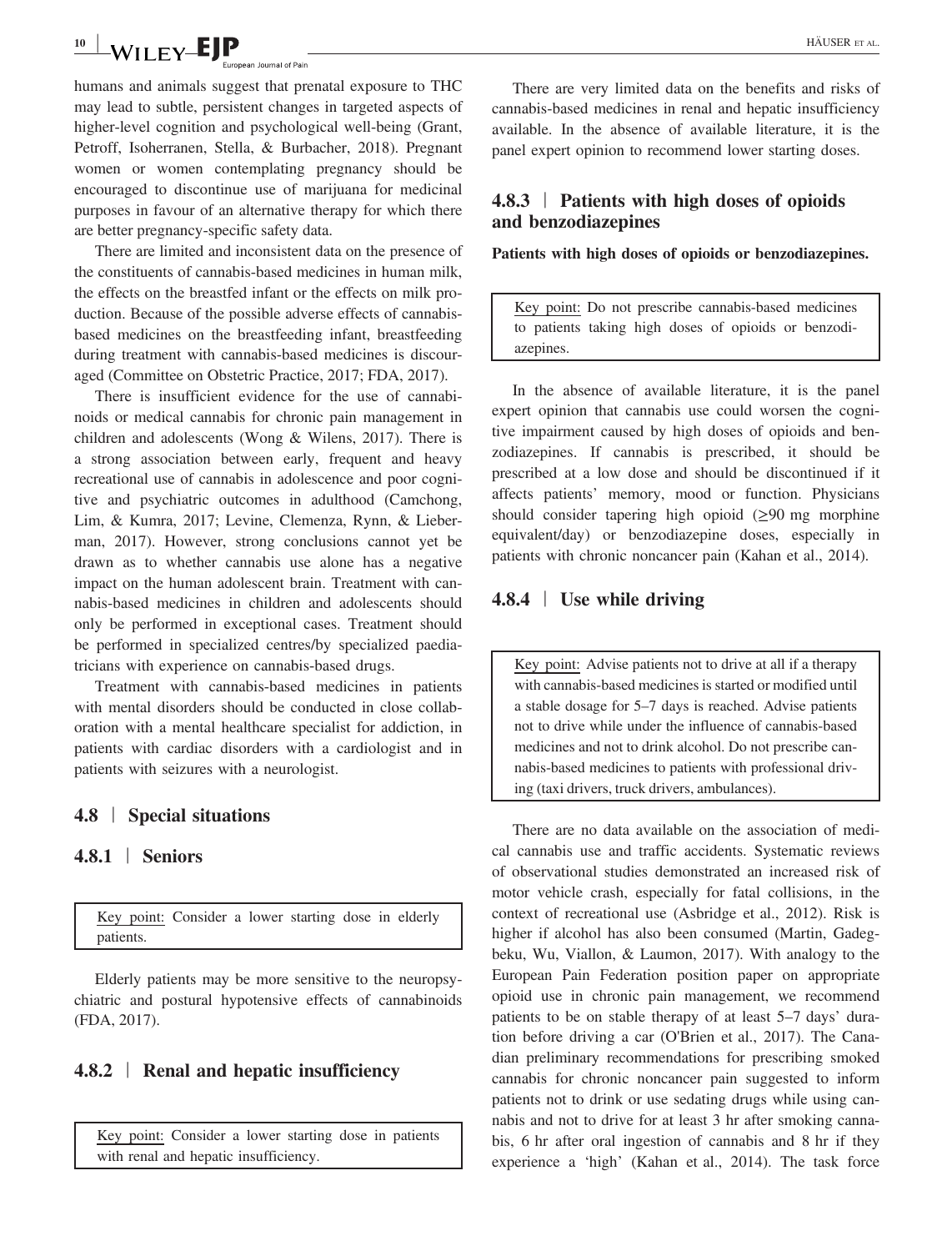recommends that each physician informs the patient on the current legal situation in the particular country if there any regulations which forbid or allow driving under the use of cannabis‐based medicines.

## 4.8.5 | Use while working

Key point: Recommend a medical assessment for working ability of patients in jobs where there is a potential for harm to oneself or to others.

There are no data available on the association of medical cannabis use and occupational accidents or injuries. There is insufficient evidence to support or refute a statistical association between general, nonmedical cannabis use and occupational accidents or injuries (National Academies of Sciences, Engineering, and Medicine, 2017). Because of the potential risks of cannabis‐based medicines and medical cannabis, patients operating machines should be examined for working capacity by an occupational health physician.

## 4.8.6 | Use while travelling

Key point: Issue a certificate according to §75 of the Schengen Implementing Convention if your patient with cannabis-based medicines is travelling up to 30 days in one of the countries of the Schengen convention. If the patient is travelling to other countries, recommend that the patient to consult the information of the International Narcotis Control Board (International Narcotic Board, 2018).

## 4.9 | Good clinical practice

## 4.9.1 | Adequate assessment and supervision of patients with chronic pain potentially treated by cannabis‐based medicines

Key points:

- 1 All patients presenting with chronic pain should be adequately assessed by competent clinicians based on a biopsychosocial approach. The management strategy should be devised and implemented with due regard to best international practice.
- 2 All prescribing clinicians should be familiar with pain assessment techniques and management guidelines, including the safe and effective use of cannabis-based medicines.
- 3 Nonspecialists should only prescribe cannabisbased medicines if they have timely access to consultation with a specialist multidisciplinary team in case of particular circumstances that will obligate consultation.
- 4 Monotherapy with cannabis-based medicines should be avoided. Drug therapy should be combined with physical and/or psychological therapies if appropriate.
- 5 Within shared decision-making, patients should be informed on the benefits for specific indications, including natural frequencies (event rates) and numbers needed to treat (with duration) as well as on common adverse events in both natural frequency (event rates) and numbers needed to harm. Inform the patient about information brochures on the use of medical cannabis available (e.g., Institute for Responsible Medicine Use and the Office of Medicinal Cannabis of the CIBG, Ministry of Health, Welfare and Sport 2011; Health Canada, 2016; Medical board of California, 2017).
- 6 The correct dose of any cannabis-based medicines is the lowest possible dose that achieves the desired clinical effect (e.g., pain relief of 30% or more, meaningful improvement of daily functioning) with the minimal side effect profile. For the range of the dosages used in clinical trials and for maximum dosages of finished dosages products and of extemporaneous products, see Table 3.
- 7 A testing period of maximum 3 months should be considered both by patients and prescribers, to assess treatment efficacy and safety. At the end of this testing period, long-term treatment should only be considered with significant improvement and lack of safety issues.
- 8 If a satisfactory outcome is achieved, the patient should remain under close medical surveillance for the duration of cannabis-based medicine therapy
- 9 If the predefined treatment goals are not achieved and/or unacceptable burden of side effects occur and/or signs of abuse and misuse are observed, the specific cannabis-based medicines should be safely withdrawn and alternative options actively explored.
- 10 Patients and families should be fully informed regarding the use and storage of cannabis-based medicines and fully supported throughout the duration of therapy.
- 11 Cannabis-based medicines should be dispensed by competent and responsible pharmacists with due regard to local and national regulations and in accordance with best international practice.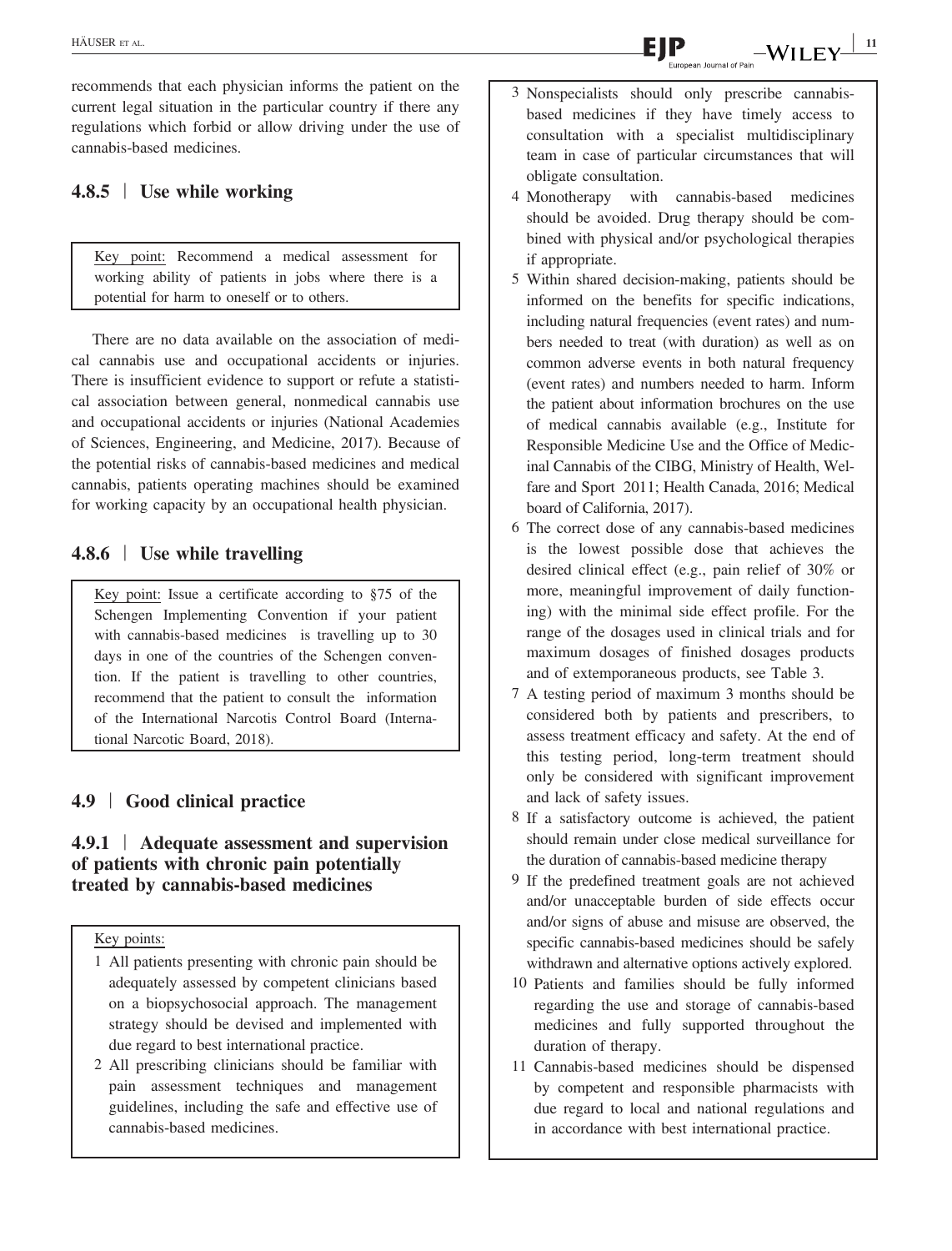TABLE 3 Generic names, brand names, range of dosages used in clinical trials and maximum dosage as detailed in prescription or specialist information (Häuser et al., 2017; Häuser et al., 2018)

| <b>Generic name</b>                | <b>Brand name</b>                                | Range of dosages used<br>in clinical trials (mg/day) | Maximum dosage/day of<br>prescription /specialist information (mg) |
|------------------------------------|--------------------------------------------------|------------------------------------------------------|--------------------------------------------------------------------|
| Delta-9-Tetrahydrocannabinol (THC) | $Dronabinol^{\circledR}$<br>Marinol <sup>®</sup> | $2.5 - 10$                                           | 50                                                                 |
| THC/Cannabidiol (CBD) (Nabiximols) | Sativex <sup>®</sup>                             | 27/25 to 130/120                                     | $32.4 \text{ mg } / 30$                                            |
| <b>CBD</b>                         | Epidiolex <sup>®</sup>                           | No studies conducted for<br>chronic pain published   | Not available                                                      |
| Nabilone                           | $\text{Canemes}^{\circledR}$                     | $2 - 6$                                              | 6                                                                  |

- 12 An unique physician should be responsible for treatment prescriptions and follow-up, for safer use.
- 13 In patients with mental disorders, treatment management should include psychiatrist at the start and follow-up.<sup>2</sup>

The main principles of GCP for prescribing cannabisbased medicines for chronic pain do not differ from the ones for prescribing other drugs, for example opioids, for chronic pain (Häuser, Schug, & Furlan, 2017; O'Brien et al., 2017)

## 4.10 | Drug interactions

## 4.10.1 | Concomitant use of centrally acting agents

Key point: Cannabis based medicines can have both pharmacokinetic and pharmacodynamic interactions with other drugs. Reduce the dosage of other centrally acting drugs as far as possible before cannabis‐based medicines are used.

Cannabis products contain tens of different constituents with unknown metabolic pathways. The most abundant constituents, THC and CBD, are metabolized mainly in the liver by cytochrome P‐450 isoenzymes. In vitro studies indicate that THC is substrate for CYP3A4 and CYP2C9 and CBD and THC for CYP3A4 (Stout & Cimino, 2014). In vitro data suggest a lack of relevant induction of CYPs by THC or CBD (Stout & Cimino, 2014). Both of these cannabinoids inhibit CYP1A1, 1A2 and 1B1 enzymes (Arellano, Papaseit, Romaguera, Torrens, & Farré, 2017). Both cannabinoids may interact with other medications metabolized by the same pathway or by inducers/inhibitors of the isoenzymes. Thus, an inducer of CYP3A4 (e.g., rifampicin or carbamazepine) would decrease, whereas an inhibitor (e.g., ketoconazole) would increase the availability of THC and CBD. Potential effects should be taken into consideration when co-administering THC and /or CBD with compounds which share the CYP3A4 pathway such as rifampicin or ketoconazole (Stott, White,

Wright, Wilbraham, & Guy, 2013). Inhibition of CYP3A4 by CBD would increase the availability of drugs such as oxycodone (Arellano et al., 2017; Rong et al., 2018). Both cannabis and tobacco smoking induce CYP4501A2 through induction of theophylline clearance, and the induction effect between the two products is additive (Anderson & Chan, 2016; Wallace et al., 2007). There is a lack of evidence for 'non‐smoked' products induce CYP450 1A2.

The clinical relevance of all these interactions is still unknown. Theoretically, medical cannabis and THC can decrease serum concentrations of chlorpromazine, cyclobenzaprine clozapine, duloxetine, haloperidol, naproxen and olanzapine (Anderson & Chan, 2016). Alcohol may increase THC levels (Hartman et al., 2015). Sedative effects of other centrally acting drugs like opioids may be increased by concomitant cannabis administration.

## 4.10.2 | Perioperative period

Key point: Patients treated with cannabis‐based medicines require special attention during the perioperative period.

In anaesthesia, some studies have suggested that there were antagonistic effects between propofol and cannabis, thus requiring increased propofol dosages for induction phase (Flisberg et al., 2009). Cannabis use is also associated with increased sedative effects of anaesthetic drugs (Huu, 2004). Cannabis users may require higher dosages of analgesics for the postsurgery period (Jefferson, Harding, & Cawich, 2013).

## 4.11 | Special recommendations for prescription of cannabis‐based medicines

## 4.11.1 | Start with oral or oromucosal cannabis‐based medicines

Key point: If a patient is suited for a trial with cannabis‐based medicines, start with oral or oromucosal cannabis‐based medicines (e.g., dronabinol, nabiximols).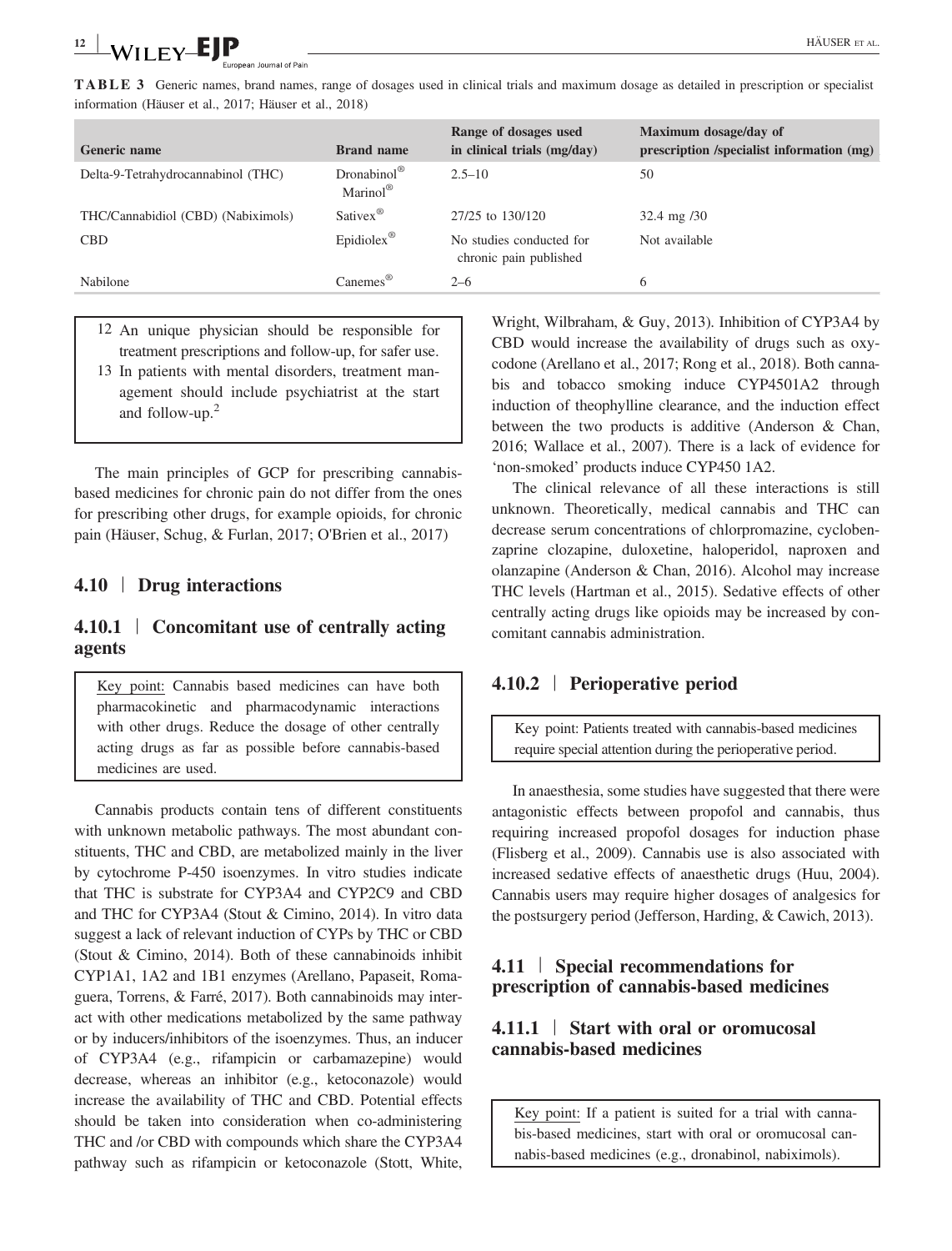The quantity of evidence is larger for oral or buccal cannabis‐based medicines (e.g., dronabinol, nabiximols) than for medical cannabis or for cannabis extracts. The randomized controlled studies available did not demonstrate a superiority over nabilone over placebo in pain relief (Häuser, Fitzcharles et al., 2017). The content of ingested THC and/or CBD is better defined in pharmaceutical cannabinoids than in medical cannabis. The bioavailability of inhaled cannabis is more variable than of oral (pills, oils) cannabis‐based medicines. Insufficient data are available for the differential indication of different cannabis strains that highly differ in their content of THC and CBD. The risk of misuse (e.g., diversion; use for illicit purposes) is probably higher for inhaled cannabis strains with high content of THC than for oral cannabis‐based medicines or for inhaled cannabis strains with a low THC content.

## 4.11.2 | Trial with cannabis extract or inhaled cannabis

Key point: If oral or oromucosal individual cannabisbased medicines (e.g. dronabinol, nabiximols) do not work, a trial of cannabis extract (oil) or inhaled cannabis can be considered.

The recommendation is in line with the Canadian guidelines on prescribing medical cannabinoids (Allan et al., 2018).

#### 4.11.3 | Do not smoke cannabis

Key point: Advise patients to use medical cannabis as oil extract or via a vaporizer for inhalation (dried cannabis) and not to smoke cannabis. Advise patients to use approved medical devices.

Temperature-controlled, electrically driven vaporizers efficiently decarboxylate inactive acidic cannabinoids and reliably release their corresponding neutral, active cannabinoids. They offer a promising application mode for the safe and efficient administration of medicinal cannabis (Lanz, Mattsson, Soydaner, & Brenneisen, 2016).

Although bronchial biopsies from habitual marijuana smokers have shown precancerous histopathological changes, a large cohort study and a pooled analysis of six well-designed case–control studies have not found evidence of a link between marijuana smoking and lung cancer. The immunosuppressive effects of THC raise the possibility of an increased risk of pneumonia, but further studies are needed to evaluate this potential risk. Several cases series have demonstrated pneumothoraces/pneumomediastinum, as well as bullous lung disease, in marijuana smokers, but these associations require epidemiologic studies for firmer evidence of possible causality (Tashkin, 2018).

In the absence of consistent findings in the literature on an increased risk of lung diseases by cannabis smoking, it is the panel expert opinion to educate patients to stop smoking cannabis and to use a vaporizer.

## 4.11.4 | Recommended dosages of medical cannabis

Key point: Do not prescribe cannabis flowers with a high (>12.5%) THC content. A dose of no more than one inhalation four times per day to avoid cannabis intoxication and cognitive impairment is recommended.

THC concentrations of medical cannabis strains available vary between 1% and 22%, and CBD concentrations vary between 0.05% and 9% (Häuser et al., 2018). The database to help inform which THC concentration and which ratio of THC to CBD is best in terms of efficacy and safety is very sparse. One crossover RCT found that 25 mg herbal cannabis with 9.4% THC administered as a single smoked inhalation three times daily for five days, significantly reduced average pain intensity compared to a 0% THC cannabis placebo in 22 adult participants with chronic post‐traumatic or postsurgical neuropathic pain. Herbal cannabis with 2.5% and 6% THC was not superior to placebo. The subjects in this trial did not experience serious cognitive effects such as confusion and disorientation (Ware, Wang et al., 2010). A systematic review with individual patient data analysis of five RCTs with medical cannabis for neuropathic pain found that the breakdown of responder data by dose suggested an increased effect with increased THC content. THC content of medical cannabis ranged from 1% to 9.4% in the studies analysed. However, declines in attention, psychomotor performance and learning and memory as well as feeling 'high' increased in frequency with increasing dose as well (Andreae et al., 2015). The dosages in 'real live settings' are higher. One 1‐year observational study reported that the average dosage of herbal cannabis with 12.5% THC was 2.5 g/day (minimum 0.1 g/d, maximum 14 g/day; Ware, Wang, Shapiro, & Collet, 2015).

The Canadian practice guideline recommended that treatment should be initiated with one inhalation per day and may be increased to no more than one inhalation four times per day to avoid cannabis intoxication and cognitive impairment. A prescription of 400 mg per day (half a joint a day) or 12 g per month (30 days) will allow for four inhalations per day (Kahan et al., 2014).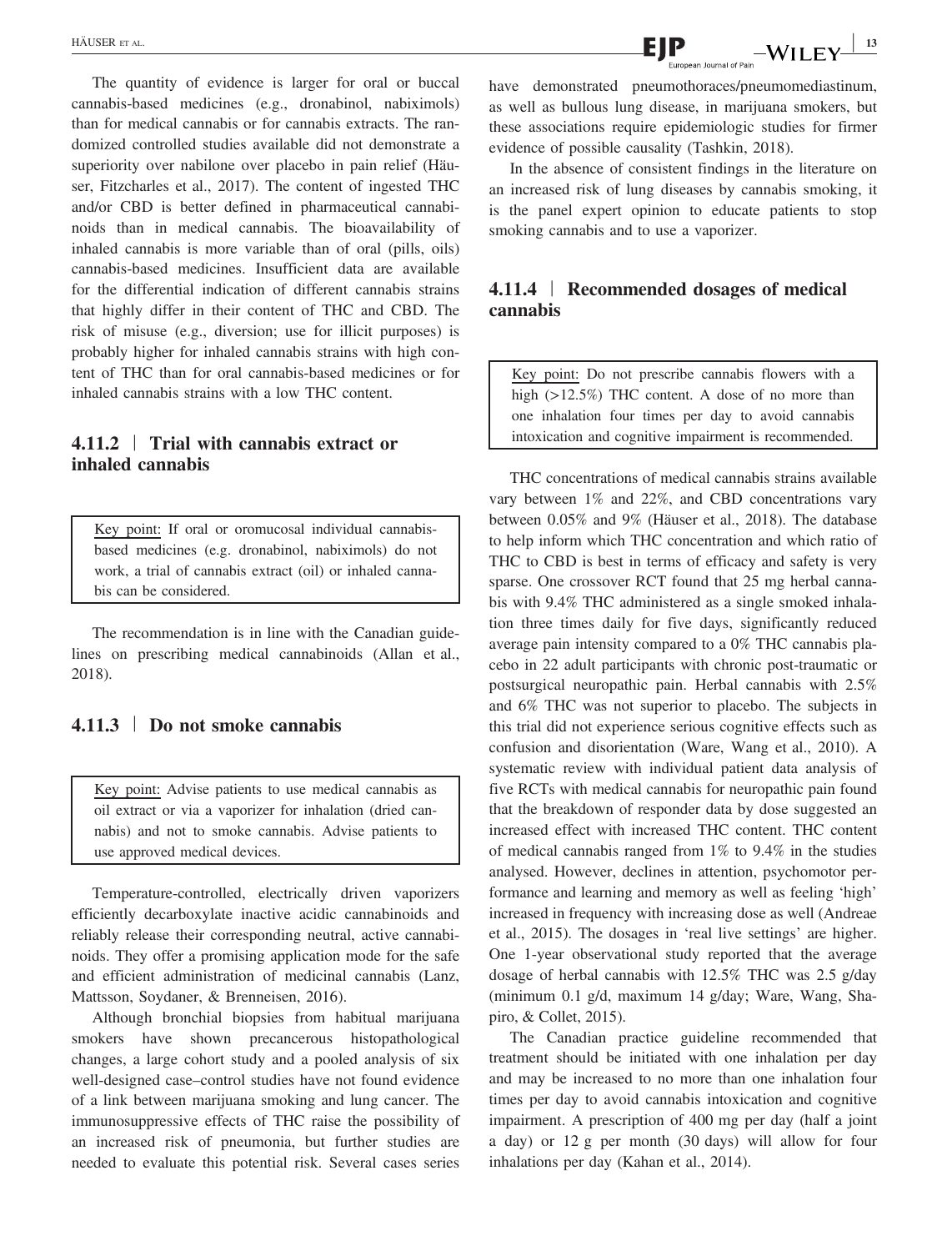## 4.12 | Tools for clinical practice

## 4.12.1 | Information leaflets

Key point: Use information leaflets of health authorities to inform patients on the potential benefits and risks of cannabis‐based medicines.

Informing the patient on the potential benefits and risks of cannabis‐based medicines is part of good clinical practice, for example the flyer of The College of Family Physicians in Canada on medical cannabinoids (The College of Family Physicians in Canada, 2018).

#### 4.12.2 | Screening for anxiety and depression

Key point: Consider screening for depression and anxiety, for example by the Patient Health Questionnaire 4.

Screening for psychological distress as part of pain assessment is recommended by recent guidelines on the management of CNCP (O'Brien et al., 2017). With four questions only, the PHQ 4 can be easily completed by the patient and evaluated by the physician. Its sensitivity and specificity to detect anxiety (including post-traumatic stress disorder) and depressive disorder are high (Kroenke, Spitzer, Williams, & Löwe, 2009). The questionnaire can be downloaded by the Internet ([http://www.phqscreeners.com/sites/](http://www.phqscreeners.com/sites/g/files/g10016261/f/201412/English_3.pdf) [g/files/g10016261/f/201412/English\\_3.pdf\)](http://www.phqscreeners.com/sites/g/files/g10016261/f/201412/English_3.pdf). No permission is required to reproduce, translate, display or distribute.

## 4.12.3 | Screening for substance abuse

Key point: Consider screening for substance abuse by the CAGE Adapted to Include Drugs.

The use of this questionnaire (Brown & Rounds, 1995) has been recommended if prescribing cannabis-based medicines (Kahan et al., 2014).

## 4.12.4 | Treatment agreement

Key point: Consider having the patient sign a written treatment agreement.

The use of a written treatment agreement has been recommended by recent guidelines for prescribing cannabis‐based medicines (Kahan et al., 2014). An example of a written treatment agreement which can be modified according to the type of cannabis‐based medicines use can be downloaded at <https://www.ncbi.nlm.nih.gov/pmc/articles/PMC4417655/> (Wilsey, Atkinson, Marcotte, & Grant, 2015) and at [http://ada](http://adai.uw.edu/mcacp/docs/treatmentagreement.pdf) [i.uw.edu/mcacp/docs/treatmentagreement.pdf.](http://adai.uw.edu/mcacp/docs/treatmentagreement.pdf)

## 5 | SUMMARY AND CONCLUSIONS

The current status of evidence and of use of medical cannabis and of cannabis‐based medicines for chronic pain in Europe is insufficient. A search in ClinicalTrials.gov as well as the contacts of the authors with pharmaceutical companies and colleagues demonstrated that new studies with cannabis-based medicines for chronic pain syndromes are designed and /or being conducted. The increase in the number of countries that have moved recently towards authorization of medical cannabis or cannabis‐based medicines for chronic pain will also afford the opportunity for larger scale empirical and population‐level studies which will further inform the evidence base. Therefore, we expect that the quantity and quality of evidence of as well as the clinical experience of physicians medical cannabis and cannabis‐based medicines for chronic pain will substantially improve within the next three years. Therefore, we will update the position paper in 2021.

#### ACKNOWLEDGEMENTS

The authors thank Holger Petri, pharmacist, for reviewing the section on drug interactions.

#### CONFLICT OF INTERESTS

WH, SP, NKS, BM, SP, MS, CW and SB have no conflict of interests to declare. DPF has received peer‐reviewed grant funding from both public bodies and Industry (Randox) for research on cannabinoids and the endocannabinoid system. HGK has served as expert advisor and/or congress speaker for Bionorica SE, Germany, and Trigal GmbH, Austria.

#### **NOTES**

<sup>1</sup> Individual therapeutic trial  $= A$  treatment which is not recommended by recent medical standards and is used for patients which do not respond to standard medical therapy. The drug may not be approved by regulatory agencies for this indication (off‐label use). An individual therapeutic trial with cannabis‐based medicines for chronic pain is different to compassionate use. Compassionate use is a treatment option that allows the use of an unauthorised medicine. under strict conditions. Products in development can be made available to groups of patients who have a life‐threatening, long‐lasting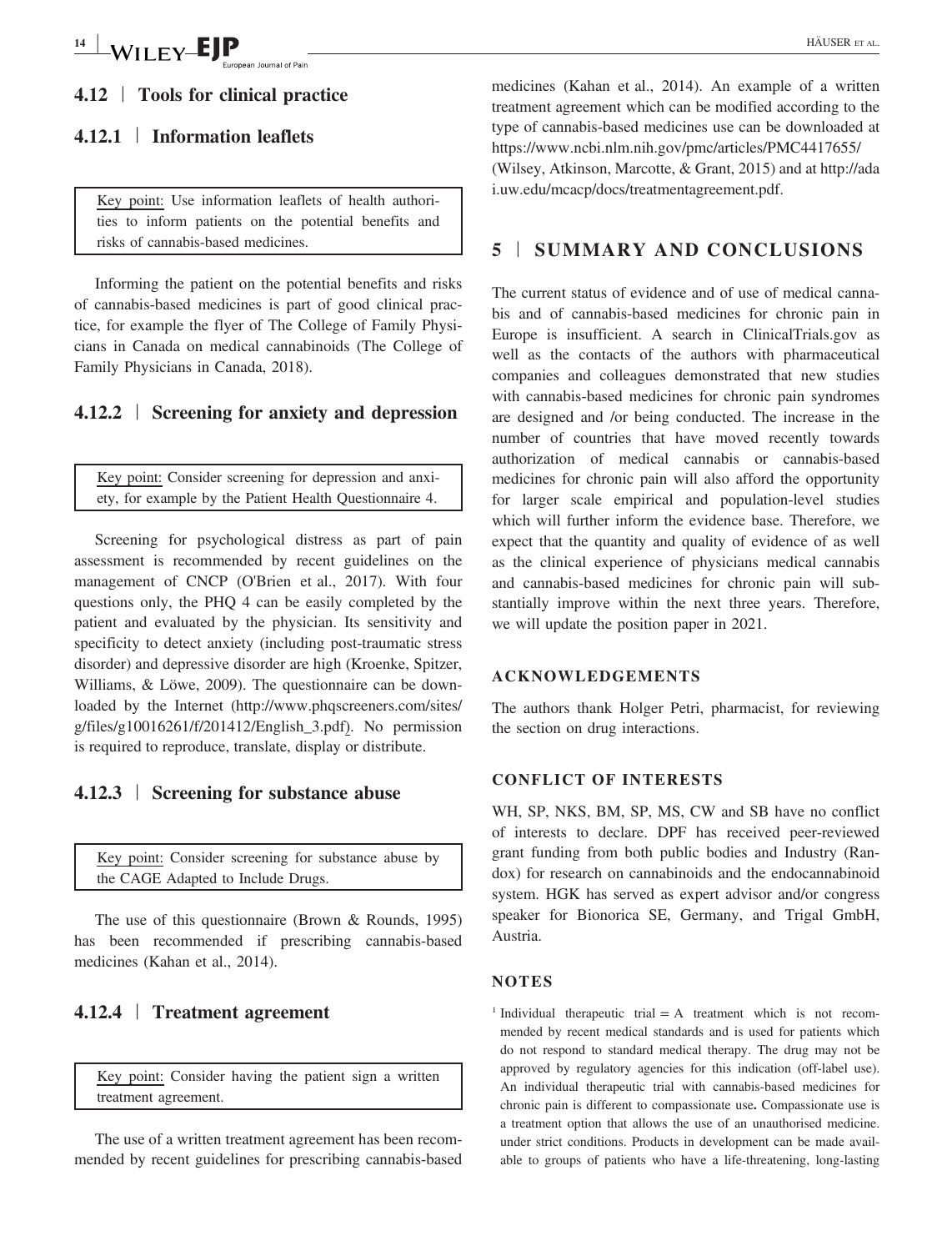or seriously debilitating disease with no satisfactory authorised therapies and who cannot enter clinical trials (European Medical Agencies, 2014). Cannabis‐based medicines might be approved for some chronic pain conditions in some European countries (Krcevski-Skvarc et al., 2018) although they are not established medical treatments.

<sup>2</sup> For screening for anxiety and depressive disorder and substance abuse, see section ,Tools for clinical practice'

#### **REFERENCES**

- Abrams, D. I., Hilton, J. F., & Leiser, R. J. (2003). Short-term effects of cannabinoids in patients with HIV‐1 infection: A randomized, placebo-controlled clinical trial. Annals of Internal Medicine, 139, 258– 266.<https://doi.org/10.7326/0003-4819-139-4-200308190-00008>
- Alexander, S. P., & Kendall, D. A. (2007). The complications of promiscuity: Endocannabinoid action and metabolism. British Journal of Pharmacology, 152, 602–623.
- Allan, M., Ton, J. R., Beahm, N. P., Crsip, N., Dockrill, B., Dubin, R. E., … Lindblad, A. J. (2018). Simplified guideline for prescribing medical cannabinoids in primary care. Canadian Family Physician, 64, 111–120.
- Anderson, G. D., & Chan, L. N. (2016). Pharmacokinetic drug interactions with tobacco, cannabinoids and smoking cessation products. Clinical Pharmacokinetics, 55, 1353–1368. [https://doi.org/](https://doi.org/10.1007/s40262-016-0400-9) [10.1007/s40262-016-0400-9](https://doi.org/10.1007/s40262-016-0400-9)
- Andreae, M. H., Carter, G. M., Shaparin, N., Suslov, K., Ellis, R. J., Ware, M. A., … Sacks, H. S. (2015). Inhaled cannabis for chronic neuropathic pain: A meta‐analysis of individual patient data. Journal of Pain, 16, 1221–1232.<https://doi.org/10.1016/j.jpain.2015.07.009>
- Arellano, A. L., Papaseit, E., Romaguera, A., Torrens, M., & Farré, M. (2017). Neuropsychiatric and general interactions of natural and synthetic cannabinoids with drugs of abuse and medicines. CNS & Neurological Disorders ‐ Drug Targets, 16, 554–566.
- Asbridge, M., Hayden, J. A., & Cartwright, J. L. (2012). Acute cannabis consumption and motor vehicle collision risk: Systematic review of observational studies and meta-analysis. BMJ, 34, e536. <https://doi.org/10.1136/bmj.e536>
- Aviram, J., & Samuelly-Leichtag, G. (2017). Efficacy of cannabisbased medicines for pain management: A systematic review and meta-analysis of randomized controlled trials. Pain Physician, 20, E755–E796.
- Baek, J. H., Zheng, Y., Darlington, C. L., & Smith, P. F. (2008). Cannabinoid CB2 receptor expression in the rat brainstem cochlear and vestibular nuclei. Acta Oto‐Laryngologica, 128, 961– 967.<https://doi.org/10.1080/00016480701796944>
- Battista, N., Di Tommaso, M., Bari, M., & Maccarrone, M. (2012). The endocannabinoid system: An overview. Frontiers in Behavioural Neurosciences, 6, 9.
- Berdyshev, E. V. (2000). Cannabinoid receptors and the regulation of immune response. Chemistry and Physics of Lipids, 108, 169– 190. [https://doi.org/10.1016/S0009-3084\(00\)00195-X](https://doi.org/10.1016/S0009-3084(00)00195-X)
- Berman, J. S., Symonds, C., & Birch, R. (2004). Efficacy of two cannabis based medicinal extracts for relief of central neuropathic pain from brachial plexus avulsion: Results of a randomised controlled trial. Pain, 112, 299–306. [https://doi.org/10.1016/j.pain.](https://doi.org/10.1016/j.pain.2004.09.013) [2004.09.013](https://doi.org/10.1016/j.pain.2004.09.013)
- Blake, D. R., Robson, P., Ho, M., Jubb, R. W., & McCabe, C. S. (2006). Preliminary assessment of the efficacy, tolerability and

safety of a cannabis‐based medicine (Sativex) in the treatment of pain caused by rheumatoid arthritis. Rheumatology, 45, 50–52. <https://doi.org/10.1093/rheumatology/kei183>

- Bouaboula, M., Poinot-Chazel, C., Bourrie, B., Canat, X., Calandra, B., & Rinaldi-Carmona, M. (1995). Activation of mitogen-activated protein kinases by stimulation of the central cannabinoid receptor CB1. Biochemical Journal, 312, 637–641. [https://doi.org/](https://doi.org/10.1042/bj3120637) [10.1042/bj3120637](https://doi.org/10.1042/bj3120637)
- Brown, A. J. (2007). Novel cannabinoid receptors. British Journal of Pharmacology, 152, 567–575.
- Brown, R. L., & Rounds, L. A. (1995). Conjoint screening questionnaires for alcohol and other drug abuse: Criterion validity in a primary care practice. Wisconsin Medical Journal, 94, 135–140.
- Butler, R. K., & Finn, D. P. (2009). Stress-induced analgesia. Progress in Neurobiology, 88, 184–202. [https://doi.org/10.1016/j.pneu](https://doi.org/10.1016/j.pneurobio.2009.04.003) [robio.2009.04.003](https://doi.org/10.1016/j.pneurobio.2009.04.003)
- Camchong, J., Lim, K. O., & Kumra, S. (2017). Adverse effects of cannabis on adolescent brain development: A longitudinal study. Cerebral Cortex, 27, 1922–1930.
- Concannon, R. M., Okine, B. N., Finn, D. P., & Dowd, E. (2015). Differential upregulation of the cannabinoid CB(2) receptor in neurotoxic and inflammation‐driven rat models of Parkinson's disease. Experimental Neurology, 269, 133–141. [https://doi.org/10.](https://doi.org/10.1016/j.expneurol.2015.04.007) [1016/j.expneurol.2015.04.007](https://doi.org/10.1016/j.expneurol.2015.04.007)
- Committee on Obstetric Practice (2017). Committee Opinion No. 722: Marijuana Use during pregnancy and lactation. Obstetrics and Gynecology, 130, e205–e209.
- Demuth, D. G., & Molleman, A. (2006). Cannabinoid signalling. Life Sciences, 78, 549–563.<https://doi.org/10.1016/j.lfs.2005.05.055>
- Devane, W. A., Dysarz III, F. A., Johnson, M. R., Melvin, L. S., & Howlett, A. C. (1988). Determination and characterization of a cannabinoid receptor in rat brain. Molecular Pharmacology, 34, 605–613.
- Devane, W. A., Hanus, L., Breuer, A., Pertwee, R. G., Stevenson, L. A., & Griffin, G. (1992). Isolation and structure of a brain constituent that binds to the cannabinoid receptor. Science, 258, 1946–1949.<https://doi.org/10.1126/science.1470919>
- Devinsky, O., Cilio, M. R., Cross, H., Fernandez-Ruiz, J., French, J., Hill, C., … Friedman, D. (2014). Pharmacology and potential therapeutic role in epilepsy and other neuropsychiatric disorders. Epilepsia, 55, 791–802.<https://doi.org/10.1111/epi.12631>
- de Vries, M., van Rijckevorsel, D. C. M., Vissers, K. C. P., Wilder-Smith, O. H. G., & van Goor, H. (2017). Tetrahydrocannabinol does not reduce pain in patients with chronic abdominal pain in a phase 2 placebo-controlled study. Clinical Gastroenterology and Hepatology, 15, 1079–1086.<https://doi.org/10.1016/j.cgh.2016.09.147>
- Di Marzo, V. (2008). Endocannabinoids: Synthesis and degradation. Reviews of Physiology Biochemistry and Pharmacology, 160, 1–24.
- Di Marzo, V., Stella, N., & Zimmer, A. (2015). Endocannabinoid signalling and the deteriorating brain. Nature Reviews Neuroscience, 16, 30–42.<https://doi.org/10.1038/nrn3876>
- Fallon, M. T., Albert Lux, E., McQuade, R., Rossetti, S., Sanchez, R., Sun, W., … Kornyeyeva, E. (2017). Sativex oromucosal spray as adjunctive therapy in advanced cancer patients with chronic pain unalleviated by optimized opioid therapy: Two double‐blind, randomized, placebo‐controlled phase 3 studies. British Journal of Pain, 1, 119–133.<https://doi.org/10.1177/2049463717710042>
- Fasinu, P. S., Phillips, S., ElSohly, M. A., & Walker, L. A. (2016). Current status and prospects for cannabidiol preparations as new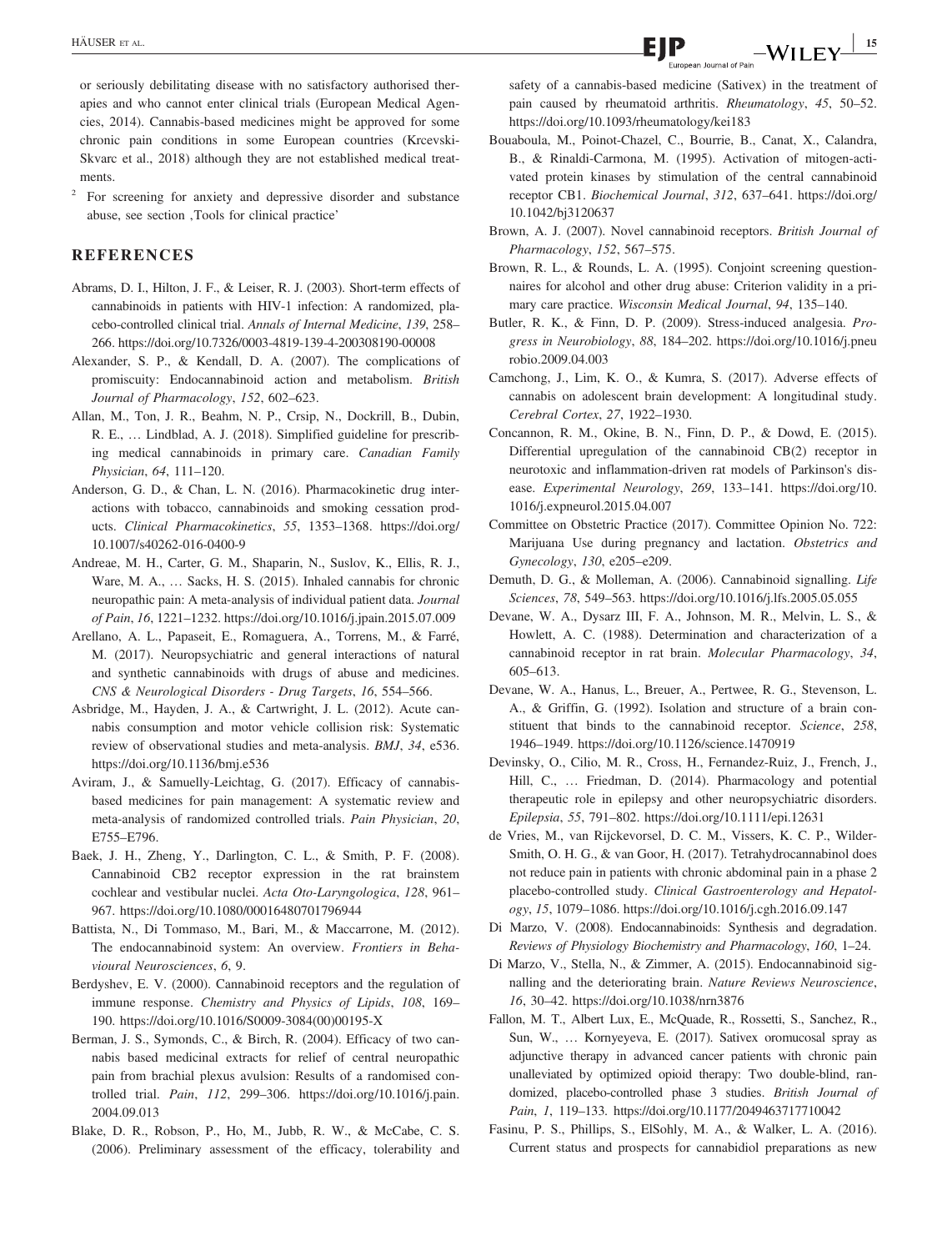#### $\frac{16}{16}$  WILEY-EJP  $\qquad \qquad$   $\qquad \qquad$   $\qquad$   $\qquad \qquad$   $\qquad$   $\qquad$   $\qquad$   $\qquad$   $\qquad$   $\qquad$   $\qquad$   $\qquad$   $\qquad$   $\qquad$   $\qquad$   $\qquad$   $\qquad$   $\qquad$   $\qquad$   $\qquad$   $\qquad$   $\qquad$   $\qquad$   $\qquad$   $\qquad$   $\qquad$   $\qquad$   $\qquad$   $\qquad$   $\qquad$   $\qquad$   $\qquad$ an Journal of Pain

therapeutic agents. Pharmacotherapy, 36, 781–796. [https://doi.org/](https://doi.org/10.1002/phar.1780) [10.1002/phar.1780](https://doi.org/10.1002/phar.1780)

- Fine, P. G., & Rosenfeld, M. J. (2013). The endocannabinoid system, cannabinoids, and pain. Rambam Maimonides Medical Journal, 4, e0022.
- Finn, D. P., Beckett, S. R., Richardson, D., Kendall, D. A., Marsden, C. A., & Chapman, V. (2004). Evidence for differential modulation of conditioned aversion and fear‐conditioned analgesia by CB1 receptors. European Journal of Neuroscience, 20, 848–852. <https://doi.org/10.1111/j.1460-9568.2004.03509.x>
- Finnerup, N. B., Attal, N., Haroutounian, S., McNicol, E., Baron, R., Dworkin, R. H., … Wallace, M. (2015). Pharmacotherapy for neuropathic pain in adults: A systematic review and meta-analysis. Lancet Neurology, 14, 162–173. [https://doi.org/10.1016/S1474-4422\(14\)70251-0](https://doi.org/10.1016/S1474-4422(14)70251-0)
- Fitzcharles, M. A., Baerwald, C., Ablin, J., & Häuser, W. (2016). Efficacy, tolerability and safety of cannabinoids in chronic pain associated with rheumatic diseases (fibromyalgia syndrome, back pain, osteoarthritis, rheumatoid arthritis): A systematic review of randomized controlled trials. Schmerz, 30, 47–61. [https://doi.org/](https://doi.org/10.1007/s00482-015-0084-3) [10.1007/s00482-015-0084-3](https://doi.org/10.1007/s00482-015-0084-3)
- Flisberg, P., Paech, M. J., Shah, T., Ledowski, T., Kurowski, I., & Parsons, R. (2009). Induction dose of propofol in patients using cannabis. European Journal of Anaesthesiology, 26, 192–195. <https://doi.org/10.1097/EJA.0b013e328319be59>
- Gaoni, Y., & Mechoulam, R. (1964). Isolation, structure, and partial synthesis of an active constituent of hashish. Journal of the American Chemical Society, 86, 1646–1647. [https://doi.org/10.1021/ja](https://doi.org/10.1021/ja01062a046) [01062a046](https://doi.org/10.1021/ja01062a046)
- Glass, M., Dragunow, M., & Faull, R. L. (1997). Cannabinoid receptors in the human brain: A detailed anatomical and quantitative autoradiographic study in the fetal, neonatal and adult human brain. Neuroscience, 77, 299–318. [https://doi.org/10.1016/S0306-](https://doi.org/10.1016/S0306-4522(96)00428-9) [4522\(96\)00428-9](https://doi.org/10.1016/S0306-4522(96)00428-9)
- Grant, K. S., Petroff, R., Isoherranen, N., Stella, N., & Burbacher, T. M. (2018). Cannabis use during pregnancy: Pharmacokinetics and effects on child development. Pharmacology & Therapeutics, 182, 133–151.<https://doi.org/10.1016/j.pharmthera.2017.08.014>
- Grotenhermen, F., & Muller-Vahl, K. (2012). The therapeutic potential of cannabis and cannabinoids. Deutsches Ärzteblatt International, 109, 495–501.
- Guindon, J., & Beaulieu, P. (2009). The role of the endogenous cannabinoid system in peripheral analgesia. Current Molecular Pharmacology, 2, 5.
- Guindon, J., Lai, Y., Takacs, S. M., Bradshaw, H. B., & Hohmann, A. G. (2013). Alterations in endocannabinoid tone following chemotherapy‐induced peripheral neuropathy: Effects of endocannabinoid deactivation inhibitors targeting fatty‐acid amide hydrolase and monoacylglycerol lipase in comparison to reference analgesics following cisplatin treatment. Pharmacological Research, 67, 94–109.<https://doi.org/10.1016/j.phrs.2012.10.013>
- Hartman, R. L., Brown, T. L., Milavetz, G., Spurgin, A., Pierce, R. S., Gorelick, D. A., … Huestis, M. A. (2015). Cannabis effects on driving longitudinal control with and without alcohol. Journal of Applied Toxicology, 36, 1418–1429.
- Häuser, W., Fitzcharles, M. A., Radbruch, L., & Petzke, F. (2017). Cannabinoids in pain management and palliative medicine. Deutsches Ärzteblatt International, 114, 627–634.
- Häuser, W., Schug, S., & Furlan, A. (2017). The opioid epidemic and national guidelines for opioid therapy for chronic noncancer pain:

A perspective from different continents. PAIN Reports, 2, e599. <https://doi.org/10.1097/PR9.0000000000000599>

- Häuser, W., Petzke, F., & Fitzcharles, M. A. (2018). Efficacy, tolerability and safety of cannabis‐based medicines for chronic pain management - An overview of systematic reviews. European Journal of Pain, 22, 455–470.<https://doi.org/10.1002/ejp.1118>
- Häuser, W. & Fitzcharles, M. A. (2018). The perils of overestimating the efficacy of cannabis‐based medicines for chronic pain management. Pain Physician, 21, E79–E80.
- Herkenham, M., Lynn, A. B., Johnson, M. R., Melvin, L. S., de Costa, B. R., & Rice, K. C. (1991). Characterization and localization of cannabinoid receptors in rat brain: A quantitative in vitro autoradiographic study. Journal of Neuroscience, 11, 563–583. [https://doi.](https://doi.org/10.1523/JNEUROSCI.11-02-00563.1991) [org/10.1523/JNEUROSCI.11-02-00563.1991](https://doi.org/10.1523/JNEUROSCI.11-02-00563.1991)
- Hohmann, A. G. (2002). Spinal and peripheral mechanisms of cannabinoid antinociception: Behavioral, neurophysiological and neuroanatomical perspectives. Chem Physics Lipids, 121, 173– 190. [https://doi.org/10.1016/S0009-3084\(02\)00154-8](https://doi.org/10.1016/S0009-3084(02)00154-8)
- Hohmann, A. G., Suplita, R. L., Bolton, N. M., Neely, M. H., Fegley, D., Mangieri, R., … Piomelli, D. (2005). An endocannabinoid mechanism for stress-induced analgesia. Nature, 435, 1108–1112. <https://doi.org/10.1038/nature03658>
- Howlett, A. C., Mukhopadhyay, S., Shim, J. Y., & Welsh, W. J. (1999). Signal transduction of eicosanoid CB1 receptor ligands. Life Sciences, 65, 617–625. [https://doi.org/10.1016/S0024-3205](https://doi.org/10.1016/S0024-3205(99)00284-2) [\(99\)00284-2](https://doi.org/10.1016/S0024-3205(99)00284-2)
- Jefferson, D. A., Harding, H. E., & Cawich, S. O. (2013). Postoperative analgesia in the Jamaican cannabis user. Journal of Psychoactive Drugs, 45, 227–232.<https://doi.org/10.1080/02791072.2013.803644>
- Johnson, J. R., Burnell-Nugent, M., & Lossignol, M. (2010). Multicenter, double-blind, randomized, placebo-controlled, parallelgroup study of the efficacy, safety, and tolerability of THC:CBD extract and THC extract in patients with intractable cancer‐related pain. Journal of Pain and Symptom Management, 39, 167–179. <https://doi.org/10.1016/j.jpainsymman.2009.06.008>
- Kahan, M., Srivastava, A., Spithoff, S., & Bromley, L. (2014). Prescribing smoked cannabis for chronic noncancer pain: Preliminary recommendations. Canadian Family Physician, 60, 1083–1090.
- Krcevski-Skvarc, N., Wells, C., & Häuser, W. (2018). Availability and approval of cannabis‐based medicines for chronic pain management and palliative/supportive care in Europe: A survey of the status in the chapters of the European Pain Federation. European Journal of Pain, 44, 440–454.<https://doi.org/10.1002/ejp.1147>
- Kroenke, K., Spitzer, R. L., Williams, J. B., & Löwe, B. (2009). An ultra‐brief screening scale for anxiety and depression: The PHQ‐4. Psychosomatics, 50, 613–621.
- Lanz, C., Mattsson, J., Soydaner, U., & Brenneisen, R. (2016). Medicinal Cannabis. In vitro validation of vaporizers for the smoke-free inhalation of cannabis. PLoS ONE, 11, e0147286. <https://doi.org/10.1371/journal.pone.0147286>
- Levine, A., Clemenza, K., Rynn, M., & Lieberman, J. (2017). Evidence for the risks and consequences of adolescent cannabis exposure. Journal of the American Academy of Child and Adolescent Psychiatry, 56, 214–225.<https://doi.org/10.1016/j.jaac.2016.12.014>
- Lötsch, J., Weyer-Menkhoff, I., & Tegeder, I. (2018). Current evidence of cannabinoid‐based analgesia obtained in preclinical and human experimental settings. European Journal of Pain, 22, 471– 484.<https://doi.org/10.1002/ejp.1148>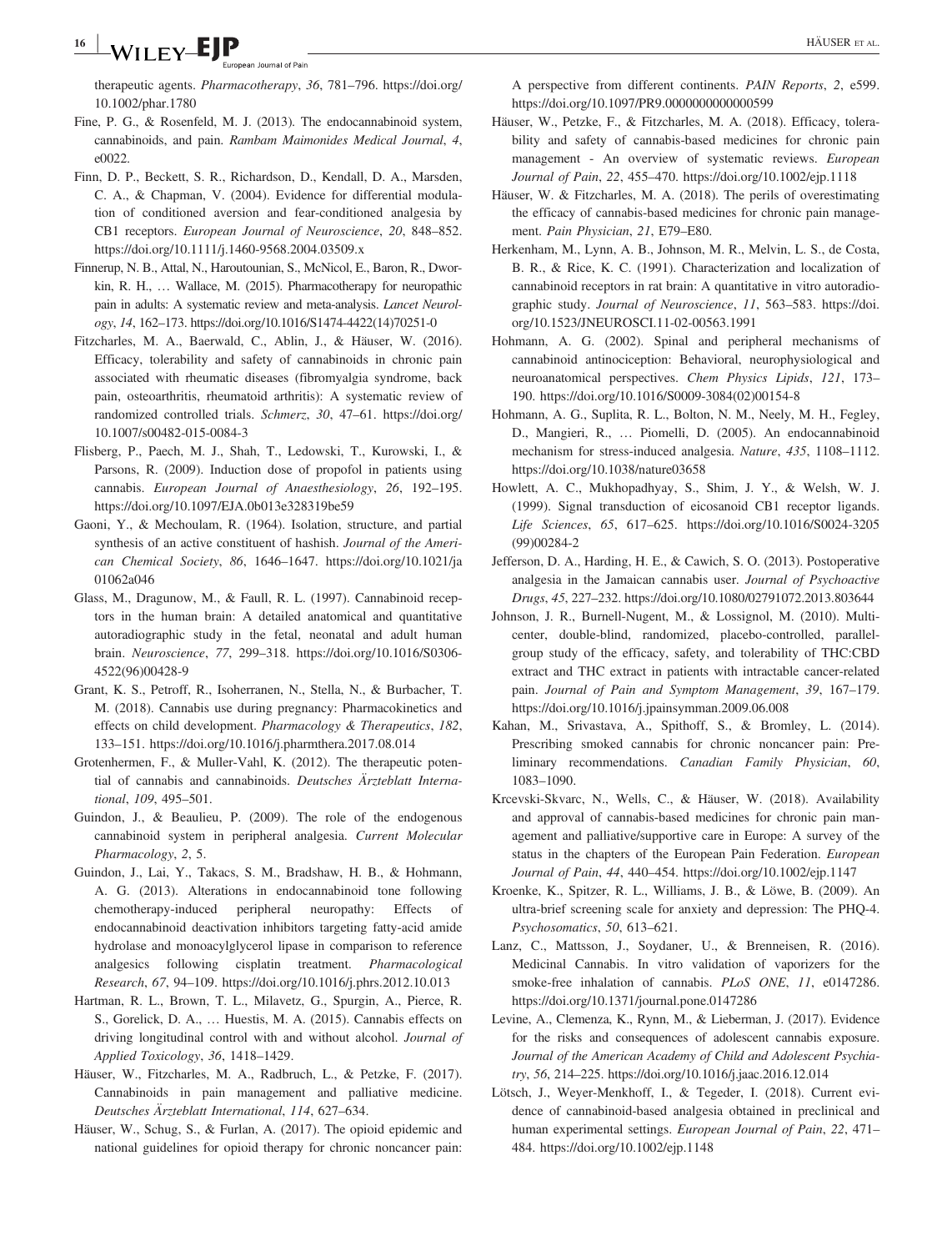- Martin, J. L., Gadegbeku, B., Wu, D., Viallon, V., & Laumon, B. (2017). Cannabis, alcohol and fatal road accidents. PLoS ONE, 12, e0187320.<https://doi.org/10.1371/journal.pone.0187320>
- Martın-Sanchez, E., Furukawa, T. A., Taylor, J., & Martin, J. L. (2009). Systematic review and meta‐analysis of cannabis treatment for chronic pain. Pain Med, 10, 1353–1368. [https://doi.org/10.](https://doi.org/10.1111/j.1526-4637.2009.00703.x) [1111/j.1526-4637.2009.00703.x](https://doi.org/10.1111/j.1526-4637.2009.00703.x)
- Matsuda, L. A., Lolait, S. J., Brownstein, M. J., Young, A. C., & Bonner, T. I. (1990). Structure of a cannabinoid receptor and functional expression of the cloned cDNA. Nature, 346, 561–564. <https://doi.org/10.1038/346561a0>
- Mechoulam, R., & Gaoni, Y. (1967). The absolute configuration of delta‐1‐tetrahydrocannabinol, the major active constituent of hashish. Tetrahedron Letters, 12, 1109–1111. [https://doi.org/10.1016/](https://doi.org/10.1016/S0040-4039(00)90646-4) [S0040-4039\(00\)90646-4](https://doi.org/10.1016/S0040-4039(00)90646-4)
- Mechoulam, R., Ben-Shabat, S., Hanus, L., Ligumsky, M., Kaminski, N. E., & Schatz, A. R. (1995). Identification of an endogenous 2‐ monoglyceride, present in canine gut, that binds to cannabinoid receptors. Biochemical Pharmacology, 50, 83–90. [https://doi.org/](https://doi.org/10.1016/0006-2952(95)00109-D) [10.1016/0006-2952\(95\)00109-D](https://doi.org/10.1016/0006-2952(95)00109-D)
- Merlob, P., Stahl, B., & Klinger, G. (2017). For debate: Does cannabis use by the pregnant mother affect the fetus and newborn? Pediatric Endocrinology Reviews, 15, 4–7.
- Munro, S., Thomas, K. L., & Abu-Shaar, M. (1993). Molecular characterization of a peripheral receptor for cannabinoids. Nature, 365, 61–65.<https://doi.org/10.1038/365061a0>
- Mücke, M., Carter, C., Cuhls, H., Prüß, M., Radbruch, L., & Häuser, W. (2016). Cannabinoids in palliative care: Systematic review and meta-analysis of efficacy, tolerability and safety]. Schmerz, 30, 25–36. (German).<https://doi.org/10.1007/s00482-015-0085-2>
- Mücke, M., Philipps, T., Radburch, L., Petzke, F., & Häuser, W. (2018). Cannabis‐based medicines for chronic neuropathic pain in adults. Cochrane Database Systematic Review, 3, CD012182.
- Naftali, T., Bar-Lev Schleider, L., Dotan, I., Lansky, E. P., Sklerovsky Benjaminov, F., & Konikoff, F. M. (2013). Cannabis induces a clinical response in patients with Crohn's disease: A prospective placebo-controlled study. Clinical Gastroenterology and Hepatology, 10, 1276–1280.<https://doi.org/10.1016/j.cgh.2013.04.034>
- Naftali, T., Mechulam, R., Marii, A., Gabay, G., Stein, A., Bronshtain, M., ... Konikoff, F. M. (2017). Low-dose cannabidiol is safe but not effective in the treatment for Crohn's disease, a randomized controlled trial. Digestive Diseases and Sciences, 62, 1615– 1620.<https://doi.org/10.1007/s10620-017-4540-z>
- Notcutt, W., Price, M., Miller, R., Newport, S., Phillips, C., Simmons, S., & Sansom, C. (2004). Initial experiences with medicinal extracts of cannabis for chronic pain: Results from 34 'N of 1' studies. Anaesthesia, 59, 440–452. [https://doi.org/10.1111/j.1365-2044.2004.](https://doi.org/10.1111/j.1365-2044.2004.03674.x) [03674.x](https://doi.org/10.1111/j.1365-2044.2004.03674.x)
- Noyes Jr, R., Brunk, S. F., Avery, D. A., & Canter, A. C. (1975). The analgesic properties of delta-9-tetrahydrocannabinol and codeine. Clinical Pharmacology and Therapeutics, 18, 84–89. <https://doi.org/10.1002/cpt197518184>
- Noyes Jr, R., Brunk, S. F., Baram, D. A., & Canter, A. (1975). Analgesic effect of delta‐9‐tetrahydrocannabinol. Journal of Clinical Pharmacology, 15, 139–143. [https://doi.org/10.1002/j.1552-4604.](https://doi.org/10.1002/j.1552-4604.1975.tb02348.x) [1975.tb02348.x](https://doi.org/10.1002/j.1552-4604.1975.tb02348.x)
- Nugent, S. M., Morasco, B. J., O'Neil, M. E., Freeman, M., Low, A., Kondo, K., … Kansagara, D. (2017). The effects of cannabis among adults with chronic pain and an overview of general

harms: A systematic review. Annals of Internal Medicine, 167, 319–331.<https://doi.org/10.7326/M17-0155>

- O'Brien, T., Christrup, L. L., Drewes, A. M., Fallon, M. T., Kress, H. G., McQuay, H. J., … Wells, J. C. (2017). European Pain Federation position paper on appropriate opioid use in chronic pain management. European Journal of Pain, 21, 3–19. [https://doi.org/10.](https://doi.org/10.1002/ejp.970) [1002/ejp.970](https://doi.org/10.1002/ejp.970)
- Onaivi, E. S., Ishiguro, H., Gong, J. P., Patel, S., Perchuk, A., & Meozzi, P. A. (2006). Discovery of the presence and functional expression of cannabinoid CB2 receptors in brain. Annals of the New York Academy of Sciences, 1074, 514–536. [https://doi.org/10.](https://doi.org/10.1196/annals.1369.052) [1196/annals.1369.052](https://doi.org/10.1196/annals.1369.052)
- O'Sullivan, S. E. (2007). Cannabinoids go nuclear: Evidence for activation of peroxisome proliferator-activated receptors. British Journal of Pharmacology, 152, 576–582.
- Pertwee, R. G. (Ed.) (2015). Handbook of cannabis. Oxford, UK: Oxford University Press.
- Petzke, F., Enax-Krumova, E. K., & Häuser, W. (2016). Efficacy, tolerability and safety of cannabinoids for chronic neuropathic pain: A systematic review of randomized controlled studies. Schmerz, 30, 62–88. (German).<https://doi.org/10.1007/s00482-015-0089-y>
- Pini, L. A., Guerzoni, S., Cainazzo, M. M., Ferrari, A., Sarchielli, P., & Tiraferri, I. (2012). Nabilone for the treatment of medication overuse headache: Results of a preliminary double‐blind, active‐ controlled, randomized trial. Journal of Headache Pain, 13, 677– 684.<https://doi.org/10.1007/s10194-012-0490-1>
- Pinsger, M., Schimetta, W., Volc, D., Hiermann, E., Riederer, F., & Pölz, W. (2006). Benefits of an add-on treatment with the synthetic cannabinomimetic nabilone on patients with chronic pain—a randomized controlled trial. Wiener Klinische Wochenschrift, 118, 327–335 [German].<https://doi.org/10.1007/s00508-006-0611-4>
- Portenoy, R. K., Ganae-Motan, E. D., & Allende, S. (2012). Nabiximols for opioid-treated cancer patients with poorly-controlled chronic pain: A randomized, placebo-controlled, graded dose trial. Journal of Pain, 13, 438–449.<https://doi.org/10.1016/j.jpain.2012.01.003>
- Rong, C., Carmona, N. E., Lee, Y. L., Ragguett, R. M., Pan, Z., Rosenblat, J. D., … McIntyre, R. S. (2018). Drug‐drug interactions as a result of co-administering  $\Delta(9)$ -THC and CBD with other psychotropic agents. Expert Opinion on Drug Safety, 17, 51–54.<https://doi.org/10.1080/14740338.2017.1397128>
- Rosenfeld, R. M., Nnacheta, L. C., & Corrigan, M. D. (2015). Clinical consensus statement development manual. Otolaryngology -Head and Neck Surgery, 153, S1–S14.
- Sagar, D. R., Jhaveri, M., Richardson, D., Gray, R. A., De Lago, E., Fernandez-Ruiz, J., … Chapman, V. (2010). Endocannabinoid regulation of spinal nociceptive processing in a model of neuropathic pain. European Journal of Neuroscience, 31, 8.
- Sagar, D. R., Burston, J. J., Woodhams, S. G., & Chapman, V. (2012). Dynamic changes to the endocannabinoid system in models of chronic pain. Philosophical transactions of the Royal Society of London. Series B, Biological sciences, 367, 3300–3311. <https://doi.org/10.1098/rstb.2011.0390>
- Schimrigk, S., Marziniak, M., Neubauer, C., Kugler, E. M., Werner, G., & Abramov-Sommariva, D. (2017). Dronabinol is a safe longterm treatment option for neuropathic pain patients. European Neurology, 78, 320–329.<https://doi.org/10.1159/000481089>
- Skrabek, R. Q., Galimova, L., Ethans, K., & Perry, D. (2008). Nabilone for the treatment of pain in fibromyalgia. Journal of Pain, 9, 164–173.<https://doi.org/10.1016/j.jpain.2007.09.002>